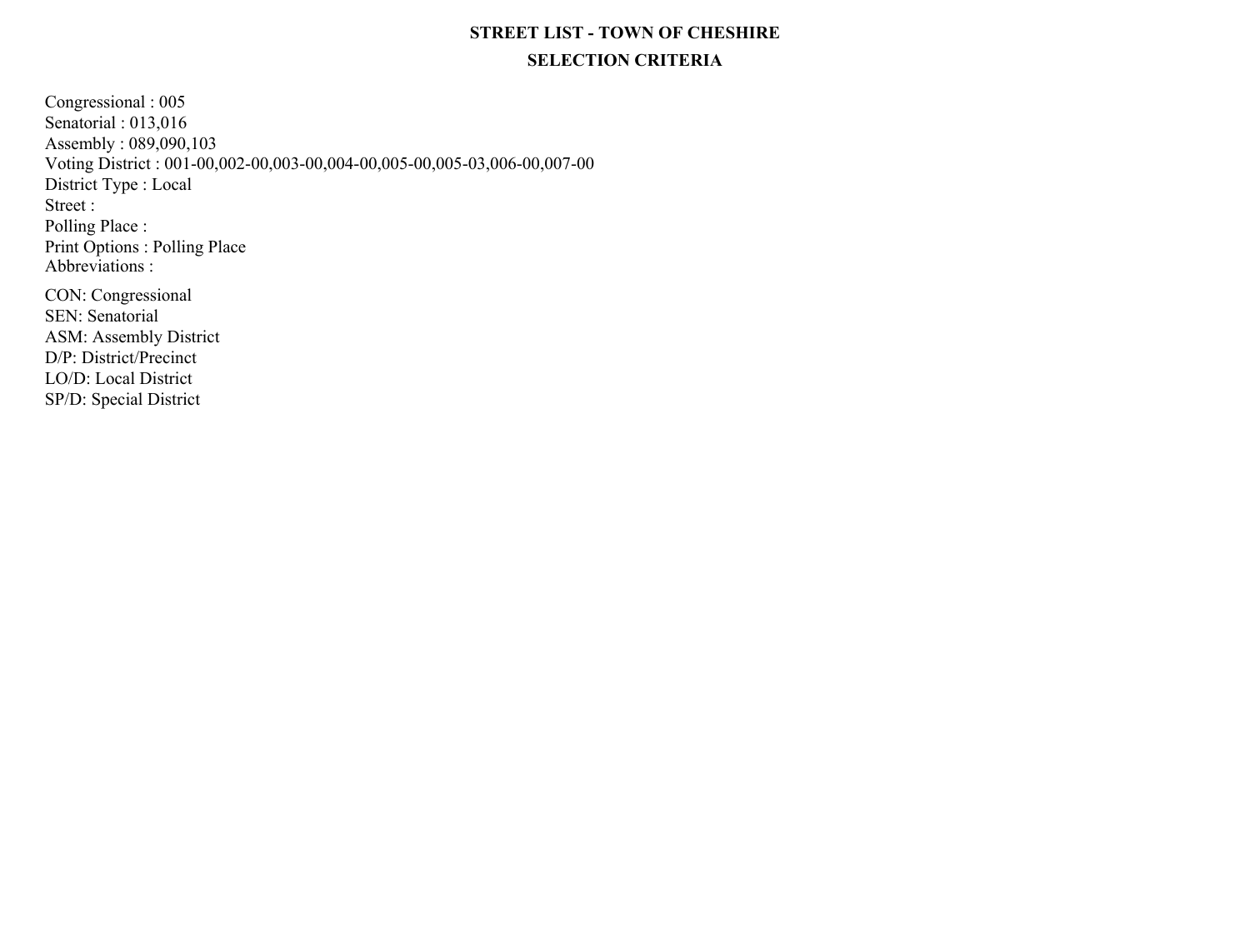| E | Page: 1 |
|---|---------|
|   |         |

| <b>STREET NAME</b>       | <b>POLLING PLACE</b>           | <b>SIDE</b>  | <b>RANGE</b> | <b>CON</b> | <b>SEN</b> | <b>ASM</b> | D/P | LO/D   | SP/D |
|--------------------------|--------------------------------|--------------|--------------|------------|------------|------------|-----|--------|------|
| Abbey Court              | Artsplace - District 3         | A            | 1-999999     |            |            |            |     | 003    |      |
| Abrams Road              | Norton School - Dist. 4        | A            | 1-999999     |            |            |            |     | 004    |      |
| Academy Road             | Highland School - Dist. 6      | E            | 2-999998     |            |            |            |     | 006    |      |
| Academy Road             | Cheshire High School - Dist. 1 | $\mathbf{O}$ | 1-999999     |            |            |            |     | 001    |      |
| <b>Alexander Drive</b>   | Doolittle School - Dist. 5-3   | A            | 1-999999     |            |            |            |     | 005-03 |      |
| Alison Avenue            | Cheshire High School - Dist. 1 | A            | 1-999999     |            |            |            |     | 001    |      |
| Allen Avenue             | Highland School - Dist. 6      | A            | 1-999999     |            |            |            |     | 006    |      |
| Allen Court              | Highland School - Dist. 6      | A            | 1-999999     |            |            |            |     | 006    |      |
| Alpine Drive             | Artsplace - District 3         | A            | 1-999999     |            |            |            |     | 003    |      |
| Alyssa Drive             | Chapman School - Dist. 2       | A            | 1-999        |            |            |            |     | 002    |      |
| <b>Amherst Drive</b>     | Chapman School - Dist. 2       | A            | 1-999999     |            |            |            |     | 002    |      |
| <b>Amherst Place</b>     | Chapman School - Dist. 2       | A            | 1-999999     |            |            |            |     | 002    |      |
| Andrea Court             | Cheshire High School - Dist. 1 | A            | 1-999999     |            |            |            |     | 001    |      |
| <b>Andrew Avenue</b>     | Artsplace - District 3         | A            | 1-999999     |            |            |            |     | 003    |      |
| Applewood Drive          | Chapman School - Dist. 2       | A            | 1-999999     |            |            |            |     | 002    |      |
| Argyle Road              | Doolittle School - Dist. 5     | A            | 1-999999     |            |            |            |     | 005    |      |
| Arrowleaf Court          | Norton School - Dist. 4        | A            | 1-999999     |            |            |            |     | 004    |      |
| <b>Ashley Court</b>      | Cheshire High School - Dist. 1 | A            | 1-999999     |            |            |            |     | 001    |      |
| Aspen Drive              | Chapman School - Dist. 2       | A            | 1-999999     |            |            |            |     | 002    |      |
| <b>Atwater Place</b>     | Dodd Middle School - Dist. 7   | A            | 1-999999     |            |            |            |     | 007    |      |
| Autumn Court             | Norton School - Dist. 4        | A            | 1-999999     |            |            |            |     | 004    |      |
| Avon Boulevard           | Norton School - Dist. 4        | A            | 1-999999     |            |            |            |     | 004    |      |
| <b>Bardon Court</b>      | Norton School - Dist. 4        | A            | 1-999999     |            |            |            |     | 004    |      |
| <b>Barkledge Court</b>   | Cheshire High School - Dist. 1 | A            | 1-999999     |            |            |            |     | 001    |      |
| Barn Hill Road           | Artsplace - District 3         | A            | 1-999999     |            |            |            |     | 003    |      |
| <b>Barytes Drive</b>     | Norton School - Dist. 4        | A            | 1-999999     |            |            |            |     | 004    |      |
| <b>Bates Drive</b>       | Norton School - Dist. 4        | A            | 1-999999     |            |            |            |     | 004    |      |
| <b>Baxter Court</b>      | Chapman School - Dist. 2       | A            | 1-999        |            |            |            |     | 002    |      |
| <b>Bayberry Road</b>     | Norton School - Dist. 4        | A            | 1-999999     |            |            |            |     | 004    |      |
| <b>Beacon Hill Drive</b> | Chapman School - Dist. 2       | A            | 1-999999     |            |            |            |     | 002    |      |
| Bearpath Court           | Doolittle School - Dist. 5     | A            | 1-999999     |            |            |            |     | 005    |      |
| <b>Beaverbrook Court</b> | Cheshire High School - Dist. 1 | A            | 1-999999     |            |            |            |     | 001    |      |
| <b>Bellamy Road</b>      | Cheshire High School - Dist. 1 | A            | 1-999999     |            |            |            |     | 001    |      |
| <b>Belridge Road</b>     | Dodd Middle School - Dist. 7   | A            | 1-999999     |            |            |            |     | 007    |      |
| <b>Bennett Avenue</b>    | Cheshire High School - Dist. 1 | $\mathbf{A}$ | 1-999999     |            |            |            |     | 001    |      |
| <b>Berkshire Court</b>   | Cheshire High School - Dist. 1 | $\mathbf{A}$ | 1-999999     |            |            |            |     | 001    |      |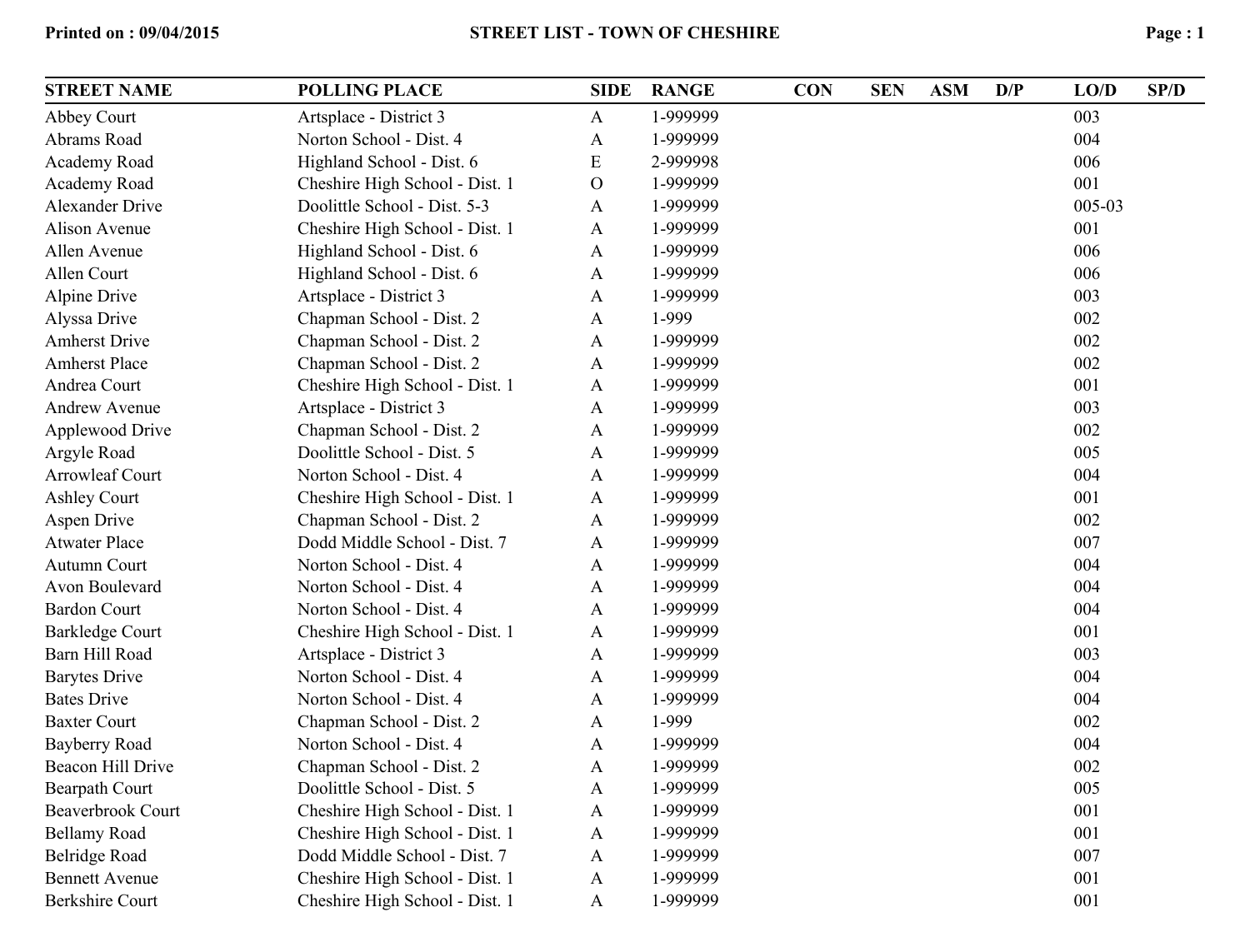| <b>STREET NAME</b>        | <b>POLLING PLACE</b>           | <b>SIDE</b>   | <b>RANGE</b> | <b>CON</b> | <b>SEN</b> | <b>ASM</b> | D/P | LO/D | SP/D |
|---------------------------|--------------------------------|---------------|--------------|------------|------------|------------|-----|------|------|
| Bethany Mountain Rd       | Norton School - Dist. 4        | $\mathbf{A}$  | 1-999999     |            |            |            |     | 004  |      |
| <b>Birch Drive</b>        | Chapman School - Dist. 2       | A             | 1-999999     |            |            |            |     | 002  |      |
| <b>Bishop Lane</b>        | Highland School - Dist. 6      | A             | 1-999999     |            |            |            |     | 006  |      |
| <b>Bittersweet Lane</b>   | Highland School - Dist. 6      | A             | 1-999999     |            |            |            |     | 006  |      |
| <b>Blacks Road</b>        | Chapman School - Dist. 2       | A             | 1-507        |            |            |            |     | 002  |      |
| <b>Blacks Road</b>        | Highland School - Dist. 6      | ${\bf E}$     | 508-9998     |            |            |            |     | 006  |      |
| <b>Blacks Road</b>        | Chapman School - Dist. 2       | $\mathcal{O}$ | 509-9999     |            |            |            |     | 002  |      |
| <b>Blue Ridge Circle</b>  | Dodd Middle School - Dist. 7   | A             | 1-999999     |            |            |            |     | 007  |      |
| <b>Blueberry Place</b>    | Cheshire High School - Dist. 1 | A             | 1-999999     |            |            |            |     | 001  |      |
| <b>Bluefield Court</b>    | Cheshire High School - Dist. 1 | A             | $5 - 25$     |            |            |            |     | 001  |      |
| <b>Boulder Road</b>       | Cheshire High School - Dist. 1 | A             | 1-999999     |            |            |            |     | 001  |      |
| <b>Boxwood Row</b>        | Chapman School - Dist. 2       | A             | 1-99         |            |            |            |     | 002  |      |
| <b>Bradford Drive</b>     | Norton School - Dist. 4        | A             | 1-999999     |            |            |            |     | 004  |      |
| <b>Braemar Drive</b>      | Chapman School - Dist. 2       | A             | 1-999999     |            |            |            |     | 002  |      |
| Bramble Way               | Cheshire High School - Dist. 1 | A             | 1-9999       |            |            |            |     | 001  |      |
| <b>Brentwood Drive</b>    | Norton School - Dist. 4        | A             | 1-999999     |            |            |            |     | 004  |      |
| <b>Briar Court</b>        | Doolittle School - Dist. 5     | A             | 1-999999     |            |            |            |     | 005  |      |
| <b>Briarwood Circle</b>   | Doolittle School - Dist. 5     | A             | 1-999999     |            |            |            |     | 005  |      |
| <b>Brick Kiln Place</b>   | Cheshire High School - Dist. 1 | A             | 1-999999     |            |            |            |     | 001  |      |
| <b>Bridgets Lane</b>      | Chapman School - Dist. 2       | A             | 1-999999     |            |            |            |     | 002  |      |
| <b>Brigadoon Drive</b>    | Artsplace - District 3         | A             | 1-999999     |            |            |            |     | 003  |      |
| <b>Brittany Court</b>     | Norton School - Dist. 4        | A             | 1-999999     |            |            |            |     | 004  |      |
| <b>Broad Swamp Road</b>   | Highland School - Dist. 6      | A             | 1-999999     |            |            |            |     | 006  |      |
| <b>Broadview Road</b>     | Norton School - Dist. 4        | A             | 1-999999     |            |            |            |     | 004  |      |
| <b>Brook Lane</b>         | Chapman School - Dist. 2       | ${\bf E}$     | 2-9998       |            |            |            |     | 002  |      |
| <b>Brook Lane</b>         | Highland School - Dist. 6      | $\mathbf{O}$  | 1-9999       |            |            |            |     | 006  |      |
| <b>Brookfield Court</b>   | Cheshire High School - Dist. 1 | A             | 1-999999     |            |            |            |     | 001  |      |
| <b>Brookside Place</b>    | Chapman School - Dist. 2       | A             | 1-999999     |            |            |            |     | 002  |      |
| <b>Brubaker Road</b>      | Norton School - Dist. 4        | A             | 1-999999     |            |            |            |     | 004  |      |
| <b>Bruschayt Drive</b>    | Cheshire High School - Dist. 1 | $\mathbf{A}$  | 1-999999     |            |            |            |     | 001  |      |
| <b>Buckland Drive</b>     | Highland School - Dist. 6      | Α             | 1-999999     |            |            |            |     | 006  |      |
| <b>Budding Ridge</b>      | Highland School - Dist. 6      | A             | 1-999999     |            |            |            |     | 006  |      |
| <b>Burning Tree Place</b> | Chapman School - Dist. 2       | A             | 1-999999     |            |            |            |     | 002  |      |
| <b>Burnt Hollow Court</b> | Highland School - Dist. 6      | A             | 1-999999     |            |            |            |     | 006  |      |
| <b>Burrage Court</b>      | Cheshire High School - Dist. 1 | A             | 1-999999     |            |            |            |     | 001  |      |
| <b>Burton Drive</b>       | Chapman School - Dist. 2       | $\mathbf{A}$  | 1-999999     |            |            |            |     | 002  |      |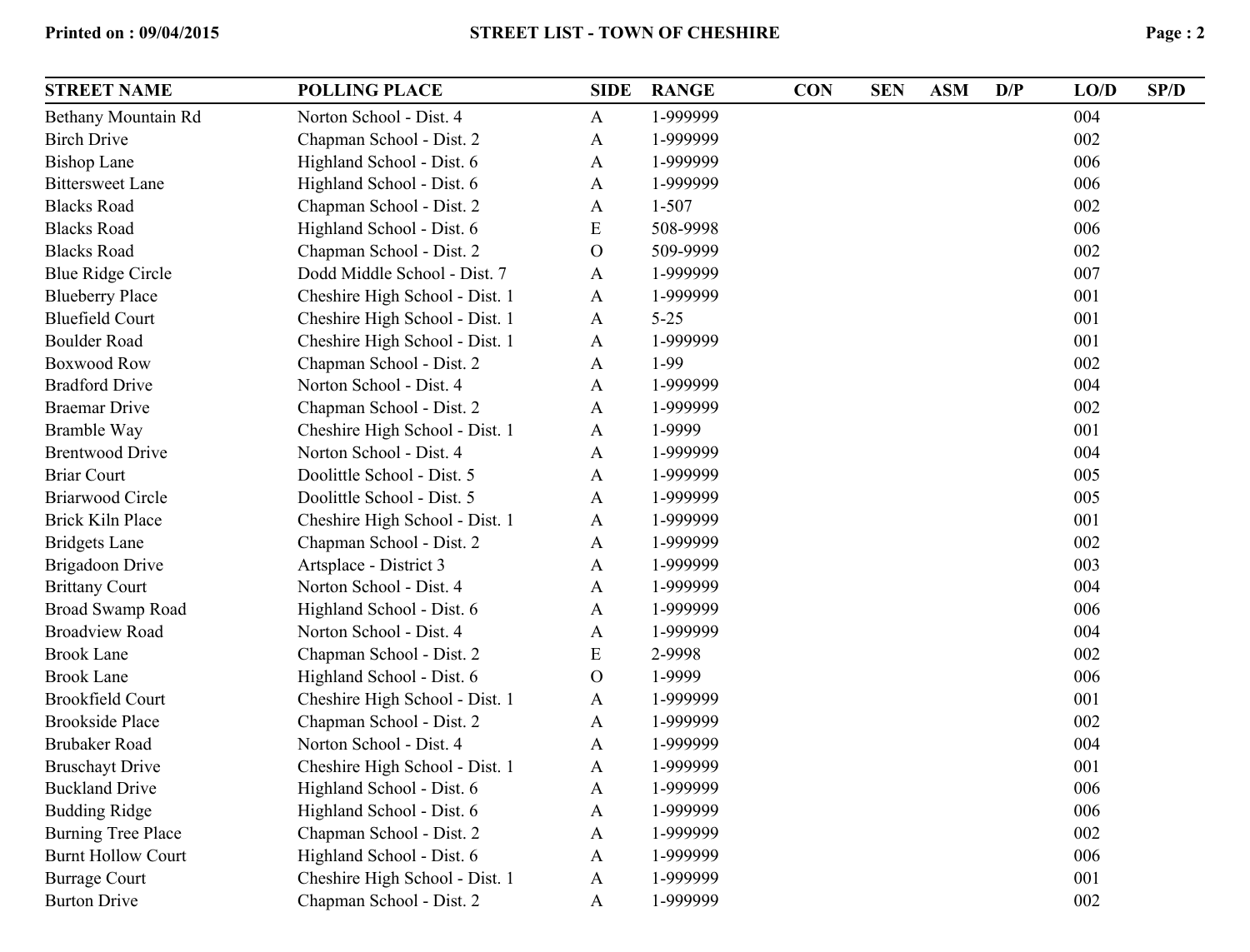| <b>STREET NAME</b>       | <b>POLLING PLACE</b>           | <b>SIDE</b>  | <b>RANGE</b> | <b>CON</b> | <b>SEN</b> | <b>ASM</b> | D/P | LO/D | SP/D |
|--------------------------|--------------------------------|--------------|--------------|------------|------------|------------|-----|------|------|
| <b>Busk Court</b>        | Highland School - Dist. 6      | A            | 1-999999     |            |            |            |     | 006  |      |
| <b>Buttonwood Circle</b> | Cheshire High School - Dist. 1 | A            | 1-999999     |            |            |            |     | 001  |      |
| Byam Road                | Artsplace - District 3         | A            | 1-999999     |            |            |            |     | 003  |      |
| Cahill Court             | Norton School - Dist. 4        | A            | 1-999999     |            |            |            |     | 004  |      |
| Cambridge Drive          | Dodd Middle School - Dist. 7   | A            | 1-999999     |            |            |            |     | 007  |      |
| Cardinal Lane            | Highland School - Dist. 6      | A            | 1-999999     |            |            |            |     | 006  |      |
| <b>Carlton Drive</b>     | Dodd Middle School - Dist. 7   | A            | 1-999999     |            |            |            |     | 007  |      |
| Carol Drive              | Cheshire High School - Dist. 1 | A            | 1-999999     |            |            |            |     | 001  |      |
| Carriage Drive           | Cheshire High School - Dist. 1 | A            | 1-999999     |            |            |            |     | 001  |      |
| Carriage House Way       | Highland School - Dist. 6      | A            | $1 - 100$    |            |            |            |     | 006  |      |
| Carter Lane              | Doolittle School - Dist. 5     | A            | 1-999999     |            |            |            |     | 005  |      |
| Castle Glenn             | Highland School - Dist. 6      | A            | 1-999999     |            |            |            |     | 006  |      |
| Cedar Court              | Highland School - Dist. 6      | A            | 1-999999     |            |            |            |     | 006  |      |
| Cedar Lane               | Highland School - Dist. 6      | A            | 1-999999     |            |            |            |     | 006  |      |
| Chamberlain Court        | Norton School - Dist. 4        | A            | 0-999999     |            |            |            |     | 004  |      |
| Chantil Circle           | Norton School - Dist. 4        | A            | 1-999999     |            |            |            |     | 004  |      |
| <b>Charles Drive</b>     | Cheshire High School - Dist. 1 | A            | 1-999999     |            |            |            |     | 001  |      |
| <b>Charter Oak Drive</b> | Artsplace - District 3         | A            | 1-999999     |            |            |            |     | 003  |      |
| Chatham Wood Court       | Artsplace - District 3         | A            | 1-999999     |            |            |            |     | 003  |      |
| <b>Cherry Street</b>     | Cheshire High School - Dist. 1 | A            | 1-999999     |            |            |            |     | 001  |      |
| Cherrywood Circle        | Norton School - Dist. 4        | A            | 1-999999     |            |            |            |     | 004  |      |
| <b>Cheshire Street</b>   | Highland School - Dist. 6      | E            | 1100-9998    |            |            |            |     | 006  |      |
| <b>Cheshire Street</b>   | Chapman School - Dist. 2       | $\mathbf{O}$ | 1101-1243    |            |            |            |     | 002  |      |
| <b>Cheshire Street</b>   | Highland School - Dist. 6      | $\mathbf{O}$ | 1245-1369    |            |            |            |     | 006  |      |
| <b>Cheshire Street</b>   | Chapman School - Dist. 2       | $\mathbf O$  | 1379-1389    |            |            |            |     | 002  |      |
| <b>Cheshire Street</b>   | Highland School - Dist. 6      | $\mathbf{O}$ | 1391-9999    |            |            |            |     | 006  |      |
| Chesterwood Court        | Artsplace - District 3         | A            | 1-999999     |            |            |            |     | 003  |      |
| <b>Chestnut Street</b>   | Dodd Middle School - Dist. 7   | A            | 1-999999     |            |            |            |     | 007  |      |
| Chipman Drive            | Cheshire High School - Dist. 1 | A            | 1-99999      |            |            |            |     | 001  |      |
| Chipping Stone Court     | Chapman School - Dist. 2       | A            | 1-999999     |            |            |            |     | 002  |      |
| Church Drive             | Cheshire High School - Dist. 1 | A            | 1-999999     |            |            |            |     | 001  |      |
| Clearbrook Place         | Artsplace - District 3         | A            | 1-999999     |            |            |            |     | 003  |      |
| <b>Clearview Drive</b>   | Cheshire High School - Dist. 1 | A            | 1-999999     |            |            |            |     | 001  |      |
| Cliff Edge Circle        | Doolittle School - Dist. 5     | A            | 1-999999     |            |            |            |     | 005  |      |
| Clovervale Lane          | Norton School - Dist. 4        | $\mathbf{A}$ | 1-999999     |            |            |            |     | 004  |      |
| Club Lane                | Highland School - Dist. 6      | $\mathbf{A}$ | 1-999999     |            |            |            |     | 006  |      |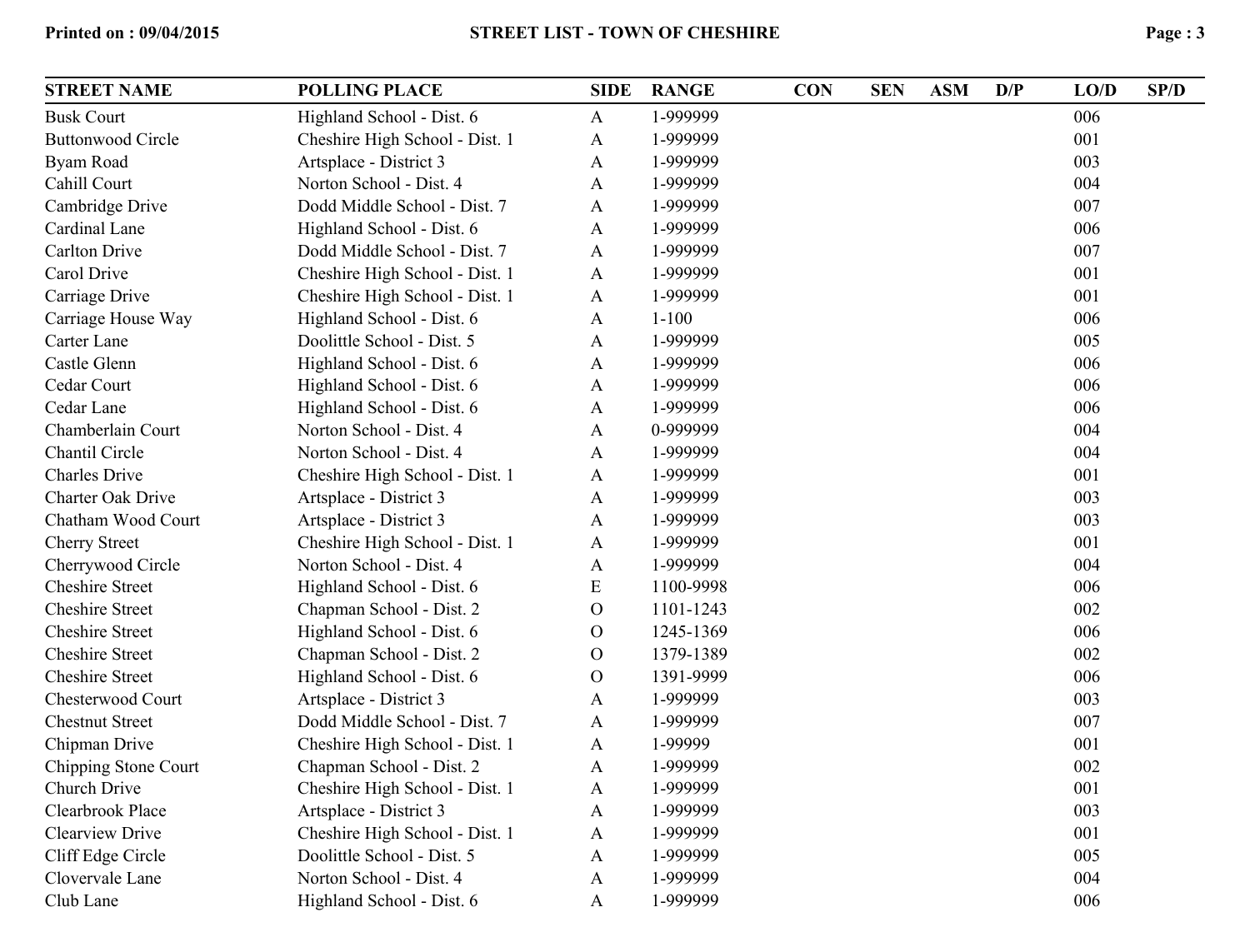| E | Page: 4 |
|---|---------|
|   |         |

| <b>STREET NAME</b>     | <b>POLLING PLACE</b>           | <b>SIDE</b>   | <b>RANGE</b> | <b>CON</b> | <b>SEN</b> | <b>ASM</b> | D/P | LO/D | SP/D |
|------------------------|--------------------------------|---------------|--------------|------------|------------|------------|-----|------|------|
| Coleman Road           | Cheshire High School - Dist. 1 | $\mathbf{A}$  | 1-999999     |            |            |            |     | 001  |      |
| Colonial Court         | Norton School - Dist. 4        | A             | 1-999999     |            |            |            |     | 004  |      |
| Colton Lane            | Highland School - Dist. 6      | $\mathbf{A}$  | 1-999        |            |            |            |     | 006  |      |
| <b>Contour Drive</b>   | Dodd Middle School - Dist. 7   | A             | 1-999999     |            |            |            |     | 007  |      |
| Cook Hill Road         | Cheshire High School - Dist. 1 | A             | 256-9999     |            |            |            |     | 001  |      |
| Cook Hill Road         | Norton School - Dist. 4        | E             | $2 - 88$     |            |            |            |     | 004  |      |
| Cook Hill Road         | Cheshire High School - Dist. 1 | E             | 106-254      |            |            |            |     | 001  |      |
| Cook Hill Road         | Norton School - Dist. 4        | $\mathcal{O}$ | $1 - 255$    |            |            |            |     | 004  |      |
| Copper Beech Drive     | Cheshire High School - Dist. 1 | A             | 0-999        |            |            |            |     | 001  |      |
| Copper Valley Court    | Chapman School - Dist. 2       | A             | 1-999999     |            |            |            |     | 002  |      |
| Corliss Lane           | Cheshire High School - Dist. 1 | A             | 1-999999     |            |            |            |     | 001  |      |
| Cornerstone Court      | Highland School - Dist. 6      | A             | 1-999999     |            |            |            |     | 006  |      |
| Cornwall Avenue        | Cheshire High School - Dist. 1 | A             | 1-399        |            |            |            |     | 001  |      |
| Cornwall Avenue        | Norton School - Dist. 4        | A             | 931-947      |            |            |            |     | 004  |      |
| Cornwall Avenue        | Doolittle School - Dist. 5     | E             | 430-930      |            |            |            |     | 005  |      |
| Cornwall Avenue        | Cheshire High School - Dist. 1 | $\mathcal{O}$ | 417-929      |            |            |            |     | 001  |      |
| Cortland Circle        | Highland School - Dist. 6      | A             | 1-999999     |            |            |            |     | 006  |      |
| Country Club Road      | Chapman School - Dist. 2       | A             | $1 - 149$    |            |            |            |     | 002  |      |
| Country Club Road      | Chapman School - Dist. 2       | E             | 160-99998    |            |            |            |     | 002  |      |
| Country Club Road      | Highland School - Dist. 6      | $\mathcal{O}$ | 165-479      |            |            |            |     | 006  |      |
| Country Club Road      | Highland School - Dist. 6      | $\mathcal{O}$ | 481-99999    |            |            |            |     | 006  |      |
| Country Wood Court     | Doolittle School - Dist. 5     | A             | 1-999999     |            |            |            |     | 005  |      |
| Cranberry Lane         | Norton School - Dist. 4        | A             | 1-999999     |            |            |            |     | 004  |      |
| Creamery Road          | Chapman School - Dist. 2       | $\mathbf{A}$  | 1-999999     |            |            |            |     | 002  |      |
| <b>Crescent Circle</b> | Norton School - Dist. 4        | A             | 1-999999     |            |            |            |     | 004  |      |
| <b>Crestwood Drive</b> | Norton School - Dist. 4        | A             | 1-999999     |            |            |            |     | 004  |      |
| Cricket Court          | Cheshire High School - Dist. 1 | A             | 1-999999     |            |            |            |     | 001  |      |
| Currier Court          | Artsplace - District 3         | A             | 1-999999     |            |            |            |     | 003  |      |
| <b>Currier Place</b>   | Artsplace - District 3         | A             | 1-999999     |            |            |            |     | 003  |      |
| Currier Way            | Artsplace - District 3         | A             | 1-999999     |            |            |            |     | 003  |      |
| Curve Hill Road        | Dodd Middle School - Dist. 7   | Α             | 1-999999     |            |            |            |     | 007  |      |
| Danard Place           | Norton School - Dist. 4        | A             | 1-999999     |            |            |            |     | 004  |      |
| Deanarose Place        | Norton School - Dist. 4        | $\mathbf{A}$  | 1-999999     |            |            |            |     | 004  |      |
| Deepwood Drive         | Dodd Middle School - Dist. 7   | A             | 1-999999     |            |            |            |     | 007  |      |
| Deer Run Circle        | Chapman School - Dist. 2       | A             | 1-999999     |            |            |            |     | 002  |      |
| Deerfield Court        | Norton School - Dist. 4        | $\mathbf{A}$  | 1-999999     |            |            |            |     | 004  |      |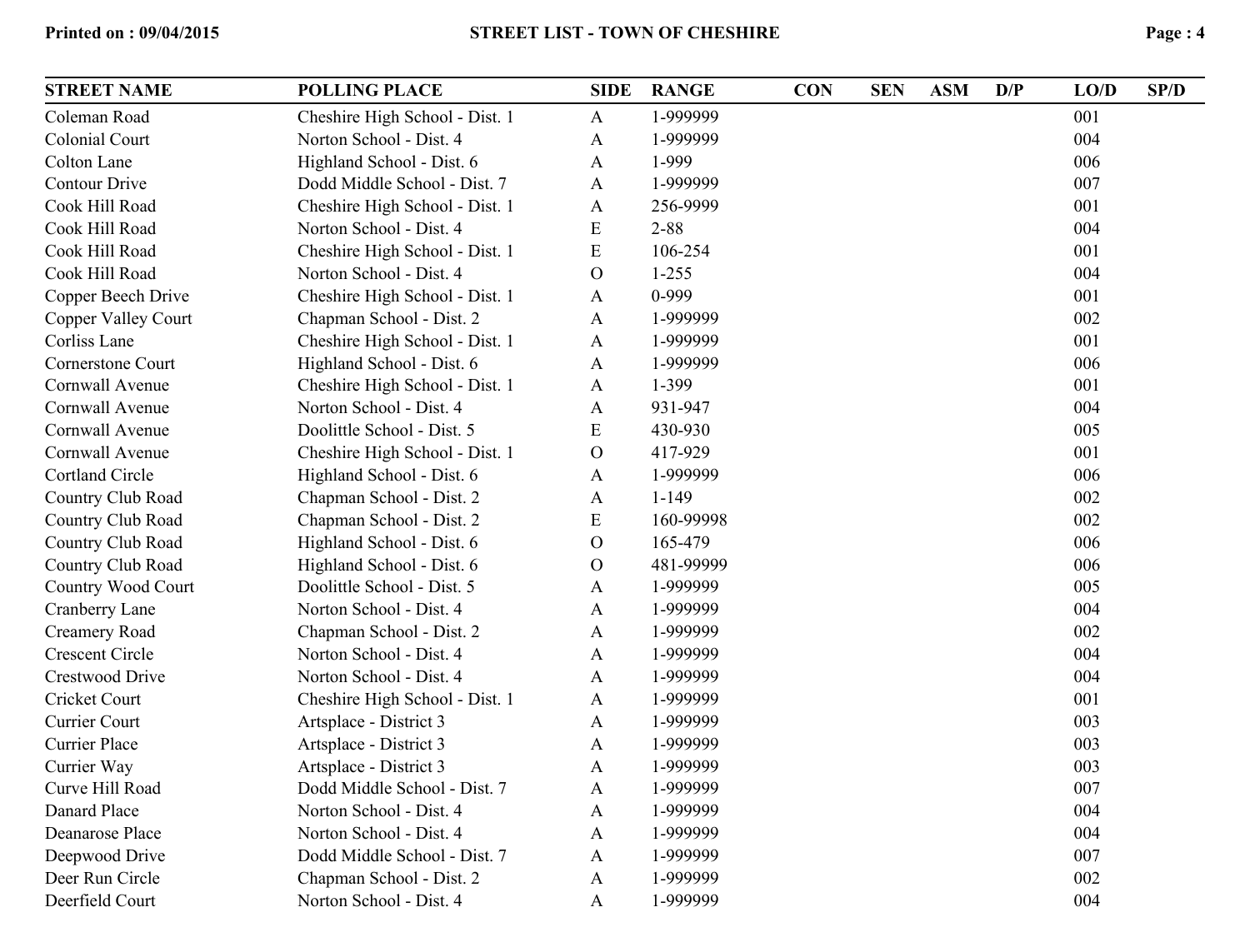| <b>STREET NAME</b>      | <b>POLLING PLACE</b>           | <b>SIDE</b>  | <b>RANGE</b> | <b>CON</b> | <b>SEN</b> | <b>ASM</b> | D/P | LO/D   | SP/D |
|-------------------------|--------------------------------|--------------|--------------|------------|------------|------------|-----|--------|------|
| Devonwood Drive         | Artsplace - District 3         | $\mathbf{A}$ | 1-999999     |            |            |            |     | 003    |      |
| Diamond Hill Road       | Highland School - Dist. 6      | A            | 1-999999     |            |            |            |     | 006    |      |
| Diana Court             | Chapman School - Dist. 2       | $\mathbf{A}$ | 1-999999     |            |            |            |     | 002    |      |
| Dickerman Road          | Chapman School - Dist. 2       | $\mathbf{A}$ | 1-999999     |            |            |            |     | 002    |      |
| Dogwood Drive           | Dodd Middle School - Dist. 7   | A            | 1-999999     |            |            |            |     | 007    |      |
| Dover Court             | Cheshire High School - Dist. 1 | A            | 1-999999     |            |            |            |     | 001    |      |
| Dryden Drive            | Norton School - Dist. 4        | A            | 1-999999     |            |            |            |     | 004    |      |
| Dundee Drive            | Artsplace - District 3         | A            | 1-999999     |            |            |            |     | 003    |      |
| East Johnson Avenue     | Chapman School - Dist. 2       | $\mathbf{A}$ | 70-540       |            |            |            |     | 002    |      |
| East Johnson Avenue     | Highland School - Dist. 6      | $\mathbf{A}$ | 639-999      |            |            |            |     | 006    |      |
| East Mitchell Avenue    | Highland School - Dist. 6      | A            | 1-999999     |            |            |            |     | 006    |      |
| East Ridge Court        | Highland School - Dist. 6      | A            | 1-999999     |            |            |            |     | 006    |      |
| Eastgate Drive          | Highland School - Dist. 6      | $\mathbf{A}$ | 1-999999     |            |            |            |     | 006    |      |
| Edgecomb Road           | Artsplace - District 3         | A            | 1-999999     |            |            |            |     | 003    |      |
| <b>Edith Place</b>      | Highland School - Dist. 6      | $\mathbf{A}$ | $1-99$       |            |            |            |     | 006    |      |
| <b>Edwards Road</b>     | Cheshire High School - Dist. 1 | $\mathbf{A}$ | 1-999999     |            |            |            |     | 001    |      |
| Elm Street              | Cheshire High School - Dist. 1 | A            | 1-999999     |            |            |            |     | 001    |      |
| Elmwood Circle          | Cheshire High School - Dist. 1 | A            | 1-999999     |            |            |            |     | 001    |      |
| Elmwood Drive           | Cheshire High School - Dist. 1 | A            | 1-999999     |            |            |            |     | 001    |      |
| Evelen Court            | Doolittle School - Dist. 5-3   | A            | $10 - 45$    |            |            |            |     | 005-03 |      |
| Fairway Drive           | Chapman School - Dist. 2       | $\mathbf{A}$ | 1-999999     |            |            |            |     | 002    |      |
| Fairwood Drive          | Chapman School - Dist. 2       | $\mathbf{A}$ | 1-999999     |            |            |            |     | 002    |      |
| Far Horizon Drive       | Cheshire High School - Dist. 1 | A            | 1-999999     |            |            |            |     | 001    |      |
| Farm Meadow Lane        | Cheshire High School - Dist. 1 | A            | 1-999999     |            |            |            |     | 001    |      |
| <b>Farmington Drive</b> | Norton School - Dist. 4        | $\mathbf{A}$ | 1-999999     |            |            |            |     | 004    |      |
| <b>Farview Drive</b>    | Artsplace - District 3         | A            | 1-999999     |            |            |            |     | 003    |      |
| Fawn Drive              | Cheshire High School - Dist. 1 | E            | $4 - 46$     |            |            |            |     | 001    |      |
| Fawn Drive              | Norton School - Dist. 4        | E            | 58-998       |            |            |            |     | 004    |      |
| Fawn Drive              | Norton School - Dist. 4        | O            | $7 - 57$     |            |            |            |     | 004    |      |
| Fawn Drive              | Norton School - Dist. 4        | $\mathbf{O}$ | 59-999       |            |            |            |     | 004    |      |
| Fenn Road               | Norton School - Dist. 4        | Α            | 1-99999      |            |            |            |     | 004    |      |
| Fernwood Lane           | Norton School - Dist. 4        | $\mathbf{A}$ | 1-99999      |            |            |            |     | 004    |      |
| <b>Fieldstone Court</b> | Chapman School - Dist. 2       | $\mathbf{A}$ | 1-999999     |            |            |            |     | 002    |      |
| Finch Avenue            | Highland School - Dist. 6      | $\mathbf{A}$ | 1-999999     |            |            |            |     | 006    |      |
| Flagler Avenue          | Highland School - Dist. 6      | A            | 1-999999     |            |            |            |     | 006    |      |
| Floral Lane             | Chapman School - Dist. 2       | $\mathbf{A}$ | 1-999999     |            |            |            |     | 002    |      |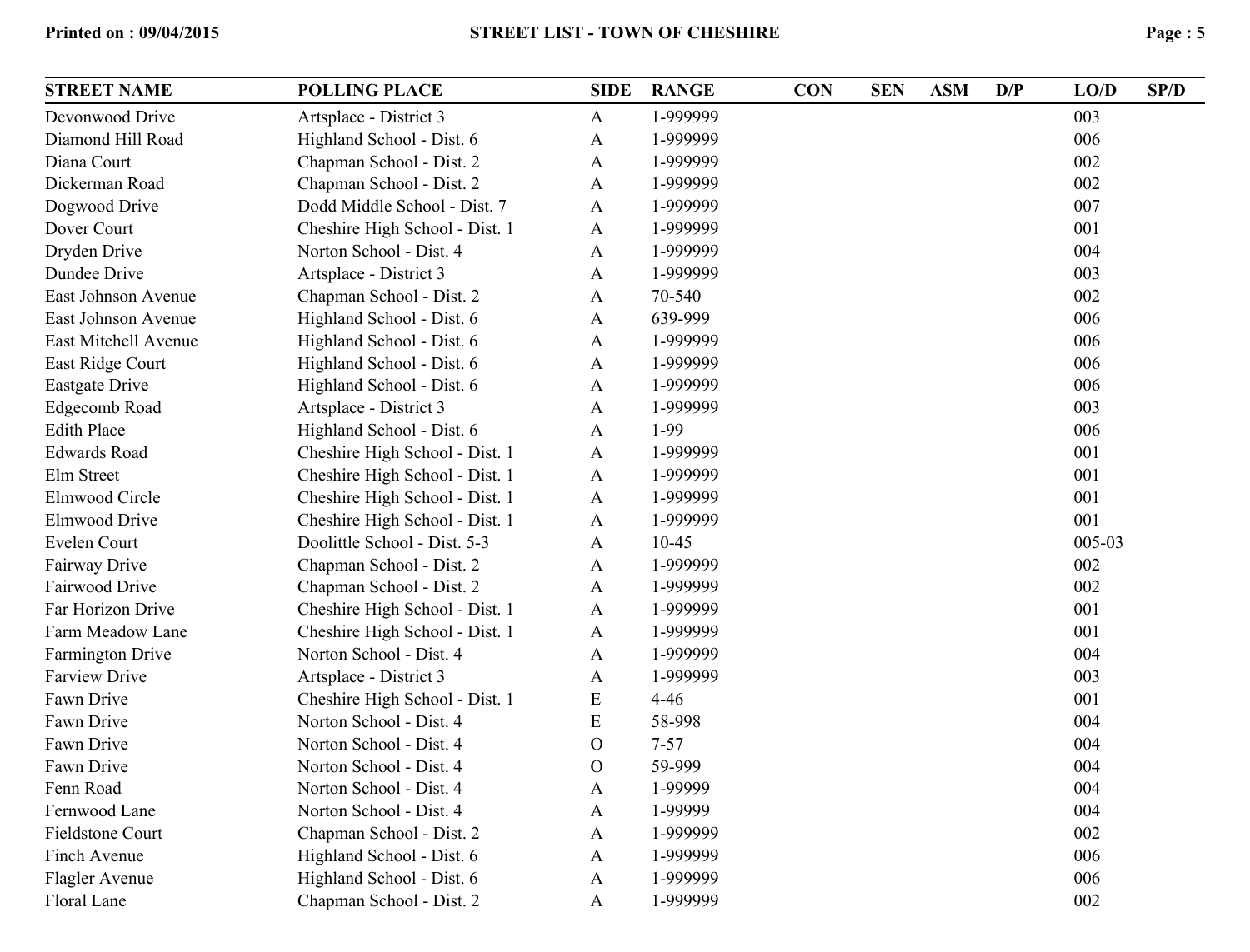| <b>STREET NAME</b>       | <b>POLLING PLACE</b>           | <b>SIDE</b>  | <b>RANGE</b> | <b>CON</b> | <b>SEN</b> | <b>ASM</b> | D/P | LO/D   | SP/D |
|--------------------------|--------------------------------|--------------|--------------|------------|------------|------------|-----|--------|------|
| Forest Lane              | Norton School - Dist. 4        | $\mathbf{A}$ | 121-271      |            |            |            |     | 004    |      |
| Forest Lane              | Cheshire High School - Dist. 1 | E            | 16-108       |            |            |            |     | 001    |      |
| Forest Lane              | Norton School - Dist. 4        | $\mathbf{O}$ | $5 - 105$    |            |            |            |     | 004    |      |
| Foster Court             | Norton School - Dist. 4        | A            | 1-999999     |            |            |            |     | 004    |      |
| Fox Hill Road            | Chapman School - Dist. 2       | $\mathbf{A}$ | 1-99999      |            |            |            |     | 002    |      |
| <b>Foxwood Court</b>     | Doolittle School - Dist. 5     | $\mathbf{A}$ | 1-999999     |            |            |            |     | 005    |      |
| <b>Frances Court</b>     | Doolittle School - Dist. 5     | $\mathbf{A}$ | 1-999999     |            |            |            |     | 005    |      |
| Gardner Court            | Highland School - Dist. 6      | $\mathbf{A}$ | 1-999999     |            |            |            |     | 006    |      |
| Gateway Court            | Highland School - Dist. 6      | A            | 1-999999     |            |            |            |     | 006    |      |
| George Avenue            | Dodd Middle School - Dist. 7   | $\mathbf{A}$ | 1-999999     |            |            |            |     | 007    |      |
| Glen Court               | Chapman School - Dist. 2       | $\mathbf{A}$ | 1-999999     |            |            |            |     | 002    |      |
| <b>Glenbrook Drive</b>   | Chapman School - Dist. 2       | $\mathbf{A}$ | 1-999999     |            |            |            |     | 002    |      |
| Goldenrod Court          | Norton School - Dist. 4        | A            | 1-999999     |            |            |            |     | 004    |      |
| <b>Grandview Court</b>   | Artsplace - District 3         | $\mathbf{A}$ | 1-999999     |            |            |            |     | 003    |      |
| Green Hill Lane          | Norton School - Dist. 4        | $\mathbf{A}$ | 1-999999     |            |            |            |     | 004    |      |
| Greenbriar Drive         | Highland School - Dist. 6      | $\mathbf{A}$ | 1-999999     |            |            |            |     | 006    |      |
| Greens Loop              | Chapman School - Dist. 2       | A            | 1-999999     |            |            |            |     | 002    |      |
| Greenwood Drive          | Highland School - Dist. 6      | A            | 1-999999     |            |            |            |     | 006    |      |
| <b>Grove Street</b>      | Dodd Middle School - Dist. 7   | A            | 1-999999     |            |            |            |     | 007    |      |
| Guinevere Ridge          | Artsplace - District 3         | $\mathbf{A}$ | 1-999999     |            |            |            |     | 003    |      |
| <b>Gunnar Court</b>      | Artsplace - District 3         | $\mathbf{A}$ | 1-999999     |            |            |            |     | 003    |      |
| Half Moon Road           | Cheshire High School - Dist. 1 | A            | 1-999999     |            |            |            |     | 001    |      |
| Hall Drive               | Artsplace - District 3         | A            | 1-999999     |            |            |            |     | 003    |      |
| Hampshire Court          | Cheshire High School - Dist. 1 | $\mathbf{A}$ | 1-999999     |            |            |            |     | 001    |      |
| Harold Road              | Norton School - Dist. 4        | $\mathbf{A}$ | 1-999999     |            |            |            |     | 004    |      |
| Harrison Road            | Norton School - Dist. 4        | $\mathbf{A}$ | 1-999999     |            |            |            |     | 004    |      |
| <b>Harvest Court</b>     | Chapman School - Dist. 2       | $\mathbf{A}$ | 1-999999     |            |            |            |     | 002    |      |
| Hawthorne Drive          | Norton School - Dist. 4        | $\mathbf{A}$ | 1-999999     |            |            |            |     | 004    |      |
| Hayledge Court           | Cheshire High School - Dist. 1 | $\mathbf{A}$ | 1-999999     |            |            |            |     | 001    |      |
| <b>Hazel Drive</b>       | Artsplace - District 3         | $\mathbf{A}$ | 1-999999     |            |            |            |     | 003    |      |
| <b>Hearthstone Drive</b> | Highland School - Dist. 6      | A            | 1-999999     |            |            |            |     | 006    |      |
| Heath Court              | Doolittle School - Dist. 5-3   | $\mathbf{A}$ | 1-999999     |            |            |            |     | 005-03 |      |
| Hemlock Ridge            | Doolittle School - Dist. 5     | $\mathbf{A}$ | 1-999999     |            |            |            |     | 005    |      |
| Heritage Drive           | Norton School - Dist. 4        | $\mathbf{A}$ | 1-999999     |            |            |            |     | 004    |      |
| Hickory Lane             | Artsplace - District 3         | $\mathbf{A}$ | 1-999999     |            |            |            |     | 003    |      |
| Hidden Place             | Norton School - Dist. 4        | A            | 1-999999     |            |            |            |     | 004    |      |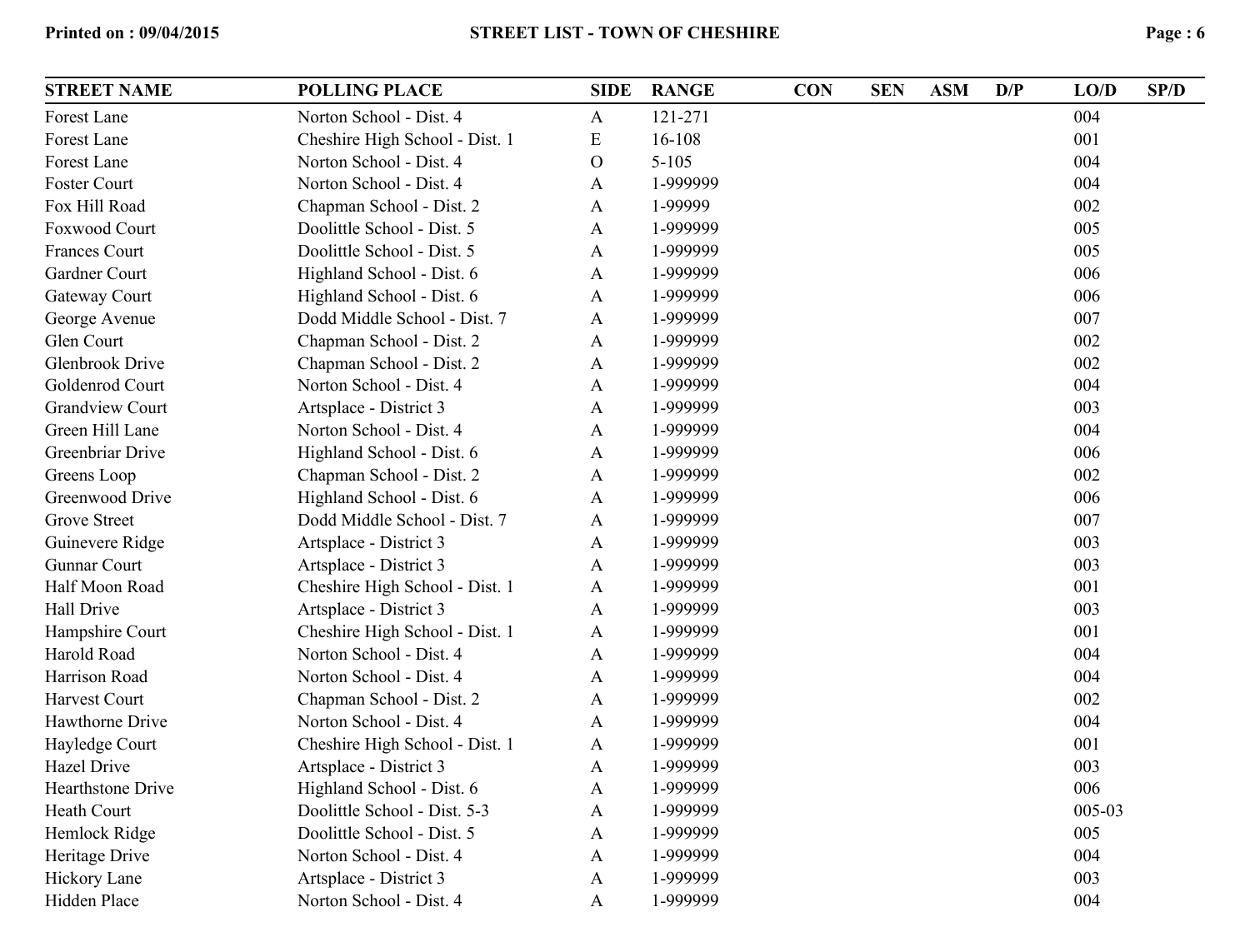| <b>STREET NAME</b>       | <b>POLLING PLACE</b>           | <b>SIDE</b>    | <b>RANGE</b> | <b>CON</b> | <b>SEN</b> | <b>ASM</b> | D/P | LO/D   | SP/D |
|--------------------------|--------------------------------|----------------|--------------|------------|------------|------------|-----|--------|------|
| <b>Higgins Road</b>      | Cheshire High School - Dist. 1 | ${\bf E}$      | 88-680       |            |            |            |     | 001    |      |
| <b>Higgins Road</b>      | Norton School - Dist. 4        | $\mathbf O$    | 25-791       |            |            |            |     | 004    |      |
| <b>Highland Avenue</b>   | Highland School - Dist. 6      | A              | $1 - 669$    |            |            |            |     | 006    |      |
| <b>Highland Avenue</b>   | Highland School - Dist. 6      | ${\bf E}$      | 670-688      |            |            |            |     | 006    |      |
| <b>Highland Avenue</b>   | Chapman School - Dist. 2       | E              | 692-9998     |            |            |            |     | 002    |      |
| <b>Highland Avenue</b>   | Dodd Middle School - Dist. 7   | $\mathcal{O}$  | 691-749      |            |            |            |     | 007    |      |
| <b>Highland Avenue</b>   | Chapman School - Dist. 2       | $\mathcal{O}$  | 751-933      |            |            |            |     | 002    |      |
| <b>Highland Avenue</b>   | Chapman School - Dist. 2       | $\mathbf{O}$   | 935-1187     |            |            |            |     | 002    |      |
| <b>Highland Avenue</b>   | Chapman School - Dist. 2       | $\mathcal{O}$  | 1189-9999    |            |            |            |     | 002    |      |
| <b>Highview Terrace</b>  | Artsplace - District 3         | A              | 1-999999     |            |            |            |     | 003    |      |
| Hillside Avenue          | Artsplace - District 3         | A              | 1-999999     |            |            |            |     | 003    |      |
| Hilltop Road             | Norton School - Dist. 4        | A              | 1-999999     |            |            |            |     | 004    |      |
| Hinman Street            | Dodd Middle School - Dist. 7   | A              | 1-999999     |            |            |            |     | 007    |      |
| <b>Hitchcock Court</b>   | Cheshire High School - Dist. 1 | A              | 1-999999     |            |            |            |     | 001    |      |
| Hollis Drive             | Artsplace - District 3         | A              | 1-999999     |            |            |            |     | 003    |      |
| Holly Road               | Doolittle School - Dist. 5     | $\mathbf{A}$   | 1-999999     |            |            |            |     | 005    |      |
| Homestead Place          | Doolittle School - Dist. 5     | A              | 1-999999     |            |            |            |     | 005    |      |
| Horton Avenue            | Cheshire High School - Dist. 1 | $\mathbf{A}$   | 1-999999     |            |            |            |     | 001    |      |
| Hotchkiss Ridge          | Cheshire High School - Dist. 1 | $\mathbf{A}$   | 1-999999     |            |            |            |     | 001    |      |
| Huckins Road             | Artsplace - District 3         | A              | 1-999999     |            |            |            |     | 003    |      |
| <b>Industrial Avenue</b> | Chapman School - Dist. 2       | $\mathbf{A}$   | 1-999999     |            |            |            |     | 002    |      |
| <b>Inverness Court</b>   | Norton School - Dist. 4        | $\mathbf{A}$   | 1-999999     |            |            |            |     | 004    |      |
| Iris Court               | Norton School - Dist. 4        | $\mathbf{A}$   | 1-999999     |            |            |            |     | 004    |      |
| Ives Hill Court          | Doolittle School - Dist. 5     | $\mathbf{A}$   | 1-999999     |            |            |            |     | 005    |      |
| <b>Ives Row</b>          | Doolittle School - Dist. 5     | $\mathbf{A}$   | $1 - 821$    |            |            |            |     | 005    |      |
| <b>Ives Row</b>          | Doolittle School - Dist. 5     | ${\bf E}$      | 830-999998   |            |            |            |     | 005    |      |
| <b>Ives Row</b>          | Doolittle School - Dist. 5     | $\overline{O}$ | 827-999999   |            |            |            |     | 005    |      |
| James Drive              | Highland School - Dist. 6      | A              | 1-999999     |            |            |            |     | 006    |      |
| Jarvis Street            | Artsplace - District 3         | A              | 530-1185     |            |            |            |     | 003    |      |
| Jarvis Street            | Artsplace - District 3         | ${\bf E}$      | 78-470       |            |            |            |     | 003    |      |
| Jarvis Street            | Artsplace - District 3         | E              | 472-496      |            |            |            |     | 003    |      |
| Jarvis Street            | Artsplace - District 3         | $\mathbf{O}$   | 79-469       |            |            |            |     | 003    |      |
| Jarvis Street            | Dodd Middle School - Dist. 7   | $\mathbf{O}$   | 479-499      |            |            |            |     | 007    |      |
| Jesse Court              | Doolittle School - Dist. 5-3   | A              | 1-999999     |            |            |            |     | 005-03 |      |
| Jill Lane                | Norton School - Dist. 4        | A              | 1-999999     |            |            |            |     | 004    |      |
| Jinny Hill Road          | Cheshire High School - Dist. 1 | E              | 44-490       |            |            |            |     | 001    |      |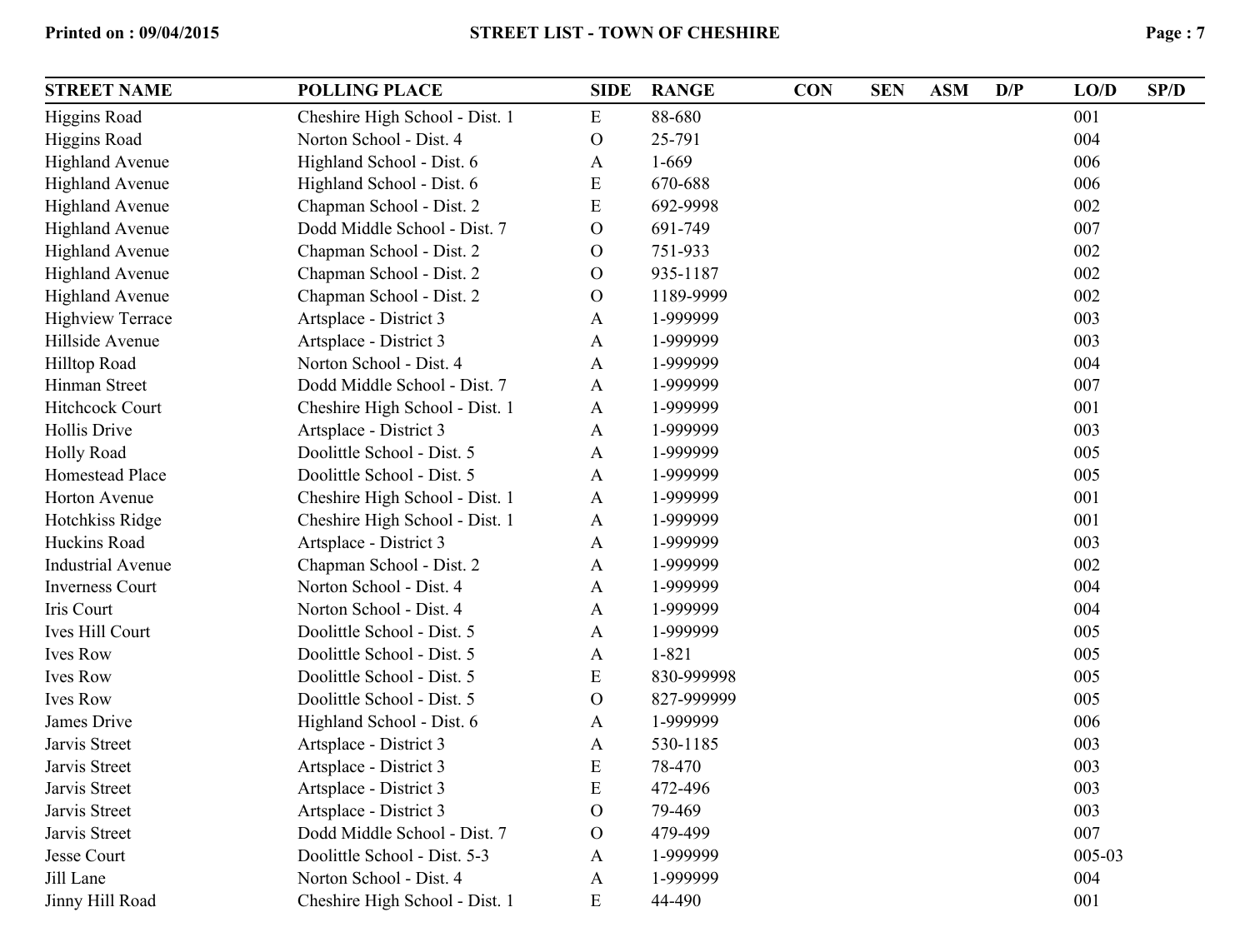| <b>STREET NAME</b>      | <b>POLLING PLACE</b>           | <b>SIDE</b>   | <b>RANGE</b> | <b>CON</b> | <b>SEN</b> | <b>ASM</b> | D/P | LO/D | SP/D |
|-------------------------|--------------------------------|---------------|--------------|------------|------------|------------|-----|------|------|
| Jinny Hill Road         | Norton School - Dist. 4        | $\mathcal{O}$ | 25-455       |            |            |            |     | 004  |      |
| Jocelyn Lane            | Doolittle School - Dist. 5     | A             | 1-999999     |            |            |            |     | 005  |      |
| Judson Court            | Cheshire High School - Dist. 1 | A             | 1-999999     |            |            |            |     | 001  |      |
| Juniper Lane            | Highland School - Dist. 6      | A             | 1-999999     |            |            |            |     | 006  |      |
| Kelly Court             | Norton School - Dist. 4        | A             | 1-999999     |            |            |            |     | 004  |      |
| Kensington Court        | Highland School - Dist. 6      | A             | 1-999999     |            |            |            |     | 006  |      |
| <b>Kensington Place</b> | Highland School - Dist. 6      | $\mathbf{A}$  | 1-999        |            |            |            |     | 006  |      |
| King Road               | Norton School - Dist. 4        | A             | 1-999999     |            |            |            |     | 004  |      |
| Knollwood Circle        | Chapman School - Dist. 2       | A             | 1-999999     |            |            |            |     | 002  |      |
| Kristen Court           | Cheshire High School - Dist. 1 | A             | 1-999999     |            |            |            |     | 001  |      |
| Lake Percival Way       | Artsplace - District 3         | A             | 1-999999     |            |            |            |     | 003  |      |
| Lakeview Avenue         | Artsplace - District 3         | A             | 1-999999     |            |            |            |     | 003  |      |
| Lancaster Way           | Artsplace - District 3         | A             | 1-999999     |            |            |            |     | 003  |      |
| Lansdowne Lane          | Artsplace - District 3         | A             | 1-999999     |            |            |            |     | 003  |      |
| Lanyon Drive            | Cheshire High School - Dist. 1 | A             | 1-999999     |            |            |            |     | 001  |      |
| Larson Avenue           | Artsplace - District 3         | A             | 1-999999     |            |            |            |     | 003  |      |
| Laurel Terrace          | Cheshire High School - Dist. 1 | E             | 2-9998       |            |            |            |     | 001  |      |
| Laurel Terrace          | Doolittle School - Dist. 5     | $\mathbf O$   | 1-9999       |            |            |            |     | 005  |      |
| Leclerc Avenue          | Artsplace - District 3         | A             | 1-999999     |            |            |            |     | 003  |      |
| Lee Avenue              | Dodd Middle School - Dist. 7   | A             | 1-999999     |            |            |            |     | 007  |      |
| Lewis Road              | Norton School - Dist. 4        | A             | 1-999999     |            |            |            |     | 004  |      |
| Lexington Court         | Artsplace - District 3         | A             | 1-999999     |            |            |            |     | 003  |      |
| Lilac Court             | Norton School - Dist. 4        | A             | 1-999999     |            |            |            |     | 004  |      |
| Lincoln Drive           | Dodd Middle School - Dist. 7   | A             | 1-999999     |            |            |            |     | 007  |      |
| Line Drive              | Dodd Middle School - Dist. 7   | A             | 1-999999     |            |            |            |     | 007  |      |
| Long Hill Road          | Norton School - Dist. 4        | A             | 1-999999     |            |            |            |     | 004  |      |
| Loray Court             | Artsplace - District 3         | A             | 1-999999     |            |            |            |     | 003  |      |
| Lynwood Drive           | Artsplace - District 3         | A             | 1-999999     |            |            |            |     | 003  |      |
| Lynwood Drive Ext       | Artsplace - District 3         | A             | 1-999999     |            |            |            |     | 003  |      |
| Main Street             | Highland School - Dist. 6      | E             | 2-999998     |            |            |            |     | 006  |      |
| Main Street             | Cheshire High School - Dist. 1 | $\mathbf O$   | 1-999999     |            |            |            |     | 001  |      |
| <b>Manor Drive</b>      | Doolittle School - Dist. 5     | A             | 1-999999     |            |            |            |     | 005  |      |
| <b>Mansion Road</b>     | Norton School - Dist. 4        | A             | 1-999999     |            |            |            |     | 004  |      |
| Maple Avenue            | Highland School - Dist. 6      | E             | 2-9998       |            |            |            |     | 006  |      |
| Maple Avenue            | Dodd Middle School - Dist. 7   | $\mathbf O$   | 1-9999       |            |            |            |     | 007  |      |
| Maplehurst Court        | Artsplace - District 3         | A             | 1-999999     |            |            |            |     | 003  |      |
|                         |                                |               |              |            |            |            |     |      |      |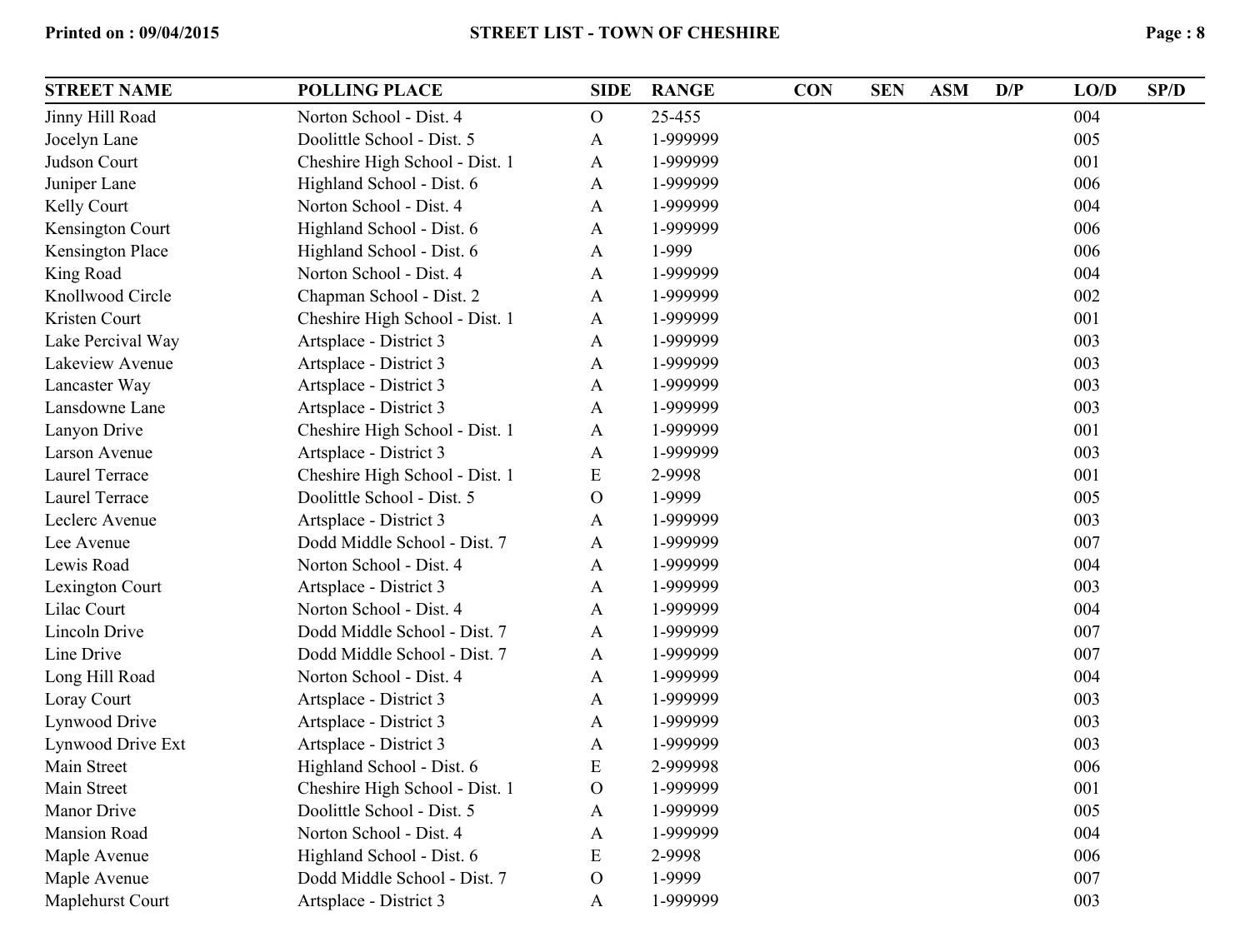| <b>STREET NAME</b>          | <b>POLLING PLACE</b>           | <b>SIDE</b>  | <b>RANGE</b> | <b>CON</b> | <b>SEN</b> | <b>ASM</b> | D/P | LO/D   | SP/D |
|-----------------------------|--------------------------------|--------------|--------------|------------|------------|------------|-----|--------|------|
| Maribou Court               | Norton School - Dist. 4        | $\mathbf{A}$ | 1-999999     |            |            |            |     | 004    |      |
| Marion Road                 | Artsplace - District 3         | $\mathbf{A}$ | 1-999999     |            |            |            |     | 003    |      |
| Marks Place                 | Highland School - Dist. 6      | A            | 1-9999       |            |            |            |     | 006    |      |
| Mayview Avenue              | Artsplace - District 3         | A            | 1-999999     |            |            |            |     | 003    |      |
| McKee Place                 | Artsplace - District 3         | A            | 1-999999     |            |            |            |     | 003    |      |
| McKinley Road               | Artsplace - District 3         | A            | 1-999999     |            |            |            |     | 003    |      |
| <b>Meadow Brook Place</b>   | Cheshire High School - Dist. 1 | $\mathbf{A}$ | 1-999999     |            |            |            |     | 001    |      |
| Meadow Road                 | Artsplace - District 3         | A            | 1-999999     |            |            |            |     | 003    |      |
| Meriden Road                | Artsplace - District 3         | $\mathbf O$  | 1-999999     |            |            |            |     | 003    |      |
| Merwin Circle               | Cheshire High School - Dist. 1 | $\mathbf{A}$ | 1-999999     |            |            |            |     | 001    |      |
| Minna Court                 | Cheshire High School - Dist. 1 | $\mathbf{A}$ | 1-999999     |            |            |            |     | 001    |      |
| Mixville Road               | Doolittle School - Dist. 5-3   | E            | 2-9998       |            |            |            |     | 005-03 |      |
| Mixville Road               | Artsplace - District 3         | $\mathbf O$  | 1-999999     |            |            |            |     | 003    |      |
| Moneta Lane                 | Artsplace - District 3         | $\mathbf{A}$ | 1-999999     |            |            |            |     | 003    |      |
| Moss Farms Court            | Artsplace - District 3         | A            | 1-999999     |            |            |            |     | 003    |      |
| Moss Farms Road             | Artsplace - District 3         | A            | 1-999999     |            |            |            |     | 003    |      |
| Moss Lane                   | Artsplace - District 3         | A            | 1-999999     |            |            |            |     | 003    |      |
| Mount Sanford Road          | Norton School - Dist. 4        | A            | 1-999999     |            |            |            |     | 004    |      |
| Mountain Brook Circle       | Norton School - Dist. 4        | A            | 1-999999     |            |            |            |     | 004    |      |
| Mountain Brook Drive        | Norton School - Dist. 4        | A            | 1-999999     |            |            |            |     | 004    |      |
| <b>Mountain Crest Drive</b> | Norton School - Dist. 4        | A            | 1-999999     |            |            |            |     | 004    |      |
| Mountain Edge Court         | Doolittle School - Dist. 5     | A            | 1-999999     |            |            |            |     | 005    |      |
| Mountain Road               | Norton School - Dist. 4        | A            | 633-999999   |            |            |            |     | 004    |      |
| Mountain Road               | Doolittle School - Dist. 5     | E            | $2 - 92$     |            |            |            |     | 005    |      |
| Mountain Road               | Doolittle School - Dist. 5     | E            | 94-292       |            |            |            |     | 005    |      |
| Mountain Road               | Cheshire High School - Dist. 1 | ${\bf E}$    | 380-604      |            |            |            |     | 001    |      |
| Mountain Road               | Doolittle School - Dist. 5     | $\mathbf{O}$ | 39-293       |            |            |            |     | 005    |      |
| Mountain Road               | Norton School - Dist. 4        | $\mathbf{O}$ | 375-595      |            |            |            |     | 004    |      |
| Mountain View Terrace       | Highland School - Dist. 6      | A            | 1-999999     |            |            |            |     | 006    |      |
| Mueller Avenue              | Dodd Middle School - Dist. 7   | A            | 1-999999     |            |            |            |     | 007    |      |
| Mulberry Court              | Norton School - Dist. 4        | A            | 1-999999     |            |            |            |     | 004    |      |
| Musso View Avenue           | Artsplace - District 3         | A            | 1-999999     |            |            |            |     | 003    |      |
| Nathan Hale Court           | Artsplace - District 3         | A            | 1-999999     |            |            |            |     | 003    |      |
| Newbridge Circle            | Cheshire High School - Dist. 1 | A            | 1-999999     |            |            |            |     | 001    |      |
| Nichole Court               | Highland School - Dist. 6      | A            | 1-999999     |            |            |            |     | 006    |      |
| No Rolling Acres Rd         | Dodd Middle School - Dist. 7   | A            | 1-999999     |            |            |            |     | 007    |      |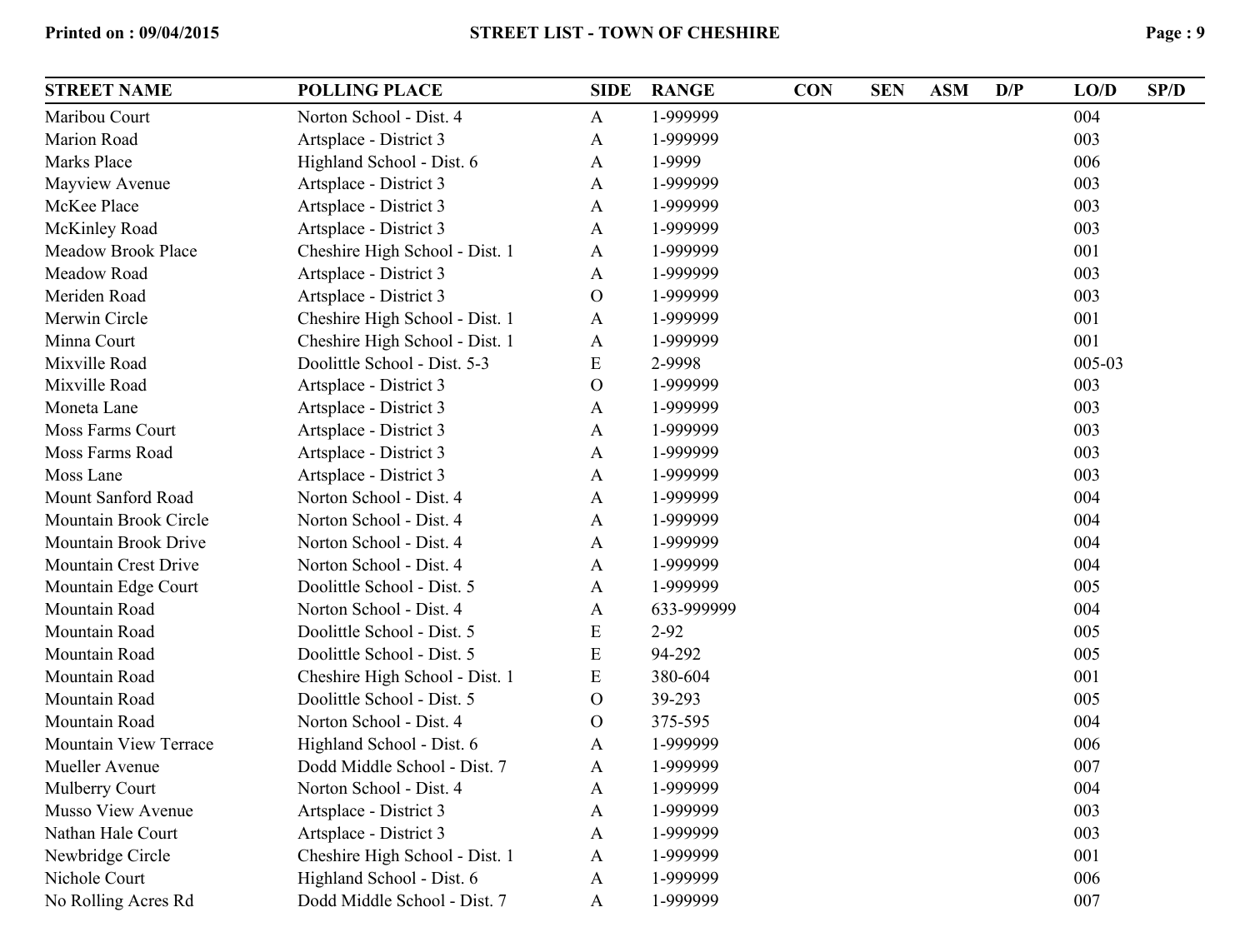| <b>STREET NAME</b>    | <b>POLLING PLACE</b>           | <b>SIDE</b>  | <b>RANGE</b> | <b>CON</b> | <b>SEN</b> | <b>ASM</b> | D/P | LO/D   | SP/D |
|-----------------------|--------------------------------|--------------|--------------|------------|------------|------------|-----|--------|------|
| Nob Hill Road         | Chapman School - Dist. 2       | A            | 1-999999     |            |            |            |     | 002    |      |
| North Brooksvale Rd   | Norton School - Dist. 4        | A            | 1-999999     |            |            |            |     | 004    |      |
| North Course Drive    | Chapman School - Dist. 2       | A            | 1-999999     |            |            |            |     | 002    |      |
| North Court           | Chapman School - Dist. 2       | A            | 1-999999     |            |            |            |     | 002    |      |
| North Pond Road       | Highland School - Dist. 6      | A            | 1-999999     |            |            |            |     | 006    |      |
| North Timber Lane     | Doolittle School - Dist. 5     | A            | 1-999999     |            |            |            |     | 005    |      |
| Northwood Court       | Cheshire High School - Dist. 1 | A            | 1-999999     |            |            |            |     | 001    |      |
| Norton Lane           | Highland School - Dist. 6      | A            | 1-999999     |            |            |            |     | 006    |      |
| Notch Road            | Doolittle School - Dist. 5-3   | A            | 950-1183     |            |            |            |     | 005-03 |      |
| Notch Road            | Artsplace - District 3         | A            | 1225-1540    |            |            |            |     | 003    |      |
| Nutmeg Place          | Cheshire High School - Dist. 1 | A            | 1-999999     |            |            |            |     | 001    |      |
| Oak Avenue            | Doolittle School - Dist. 5     | A            | 99-154       |            |            |            |     | 005    |      |
| Oak Avenue            | Cheshire High School - Dist. 1 | A            | 308-682      |            |            |            |     | 001    |      |
| Oak Avenue            | Doolittle School - Dist. 5     | ${\rm E}$    | 156-292      |            |            |            |     | 005    |      |
| Oak Avenue            | Doolittle School - Dist. 5     | $\mathbf{O}$ | 171-291      |            |            |            |     | 005    |      |
| Oak Ridge Drive       | Chapman School - Dist. 2       | A            | 1-999999     |            |            |            |     | 002    |      |
| Old Farms Road        | Cheshire High School - Dist. 1 | A            | 1-999999     |            |            |            |     | 001    |      |
| Old Lane Road         | Norton School - Dist. 4        | A            | $1 - 181$    |            |            |            |     | 004    |      |
| Old Lane Road         | Cheshire High School - Dist. 1 | A            | 182-999999   |            |            |            |     | 001    |      |
| Old Lane Road Ext.    | Cheshire High School - Dist. 1 | A            | 1-999999     |            |            |            |     | 001    |      |
| Old Towne Road        | Cheshire High School - Dist. 1 | A            | 1-999999     |            |            |            |     | 001    |      |
| Old Waterbury Road    | Artsplace - District 3         | A            | 1-999999     |            |            |            |     | 003    |      |
| Orchard Hill Road     | Norton School - Dist. 4        | A            | 1-999999     |            |            |            |     | 004    |      |
| Oregon Road           | Highland School - Dist. 6      | A            | 1-999999     |            |            |            |     | 006    |      |
| <b>Orleton Court</b>  | Artsplace - District 3         | A            | 1-999999     |            |            |            |     | 003    |      |
| Ott Drive             | Norton School - Dist. 4        | A            | 1-999999     |            |            |            |     | 004    |      |
| <b>Overlook Drive</b> | Dodd Middle School - Dist. 7   | A            | 1-999999     |            |            |            |     | 007    |      |
| Oxford Court          | Chapman School - Dist. 2       | A            | 1-999999     |            |            |            |     | 002    |      |
| Pace Drive            | Norton School - Dist. 4        | A            | 1-999999     |            |            |            |     | 004    |      |
| Pamela Lane           | Doolittle School - Dist. 5-3   | A            | 1-999999     |            |            |            |     | 005-03 |      |
| Park Place            | Dodd Middle School - Dist. 7   | A            | 1-999999     |            |            |            |     | 007    |      |
| <b>Patton Drive</b>   | Cheshire High School - Dist. 1 | A            | 1-999999     |            |            |            |     | 001    |      |
| Paul Ney Road         | Cheshire High School - Dist. 1 | A            | 1-999999     |            |            |            |     | 001    |      |
| Payne Drive           | Chapman School - Dist. 2       | A            | 1-999999     |            |            |            |     | 002    |      |
| Peach Tree Court      | Highland School - Dist. 6      | A            | 1-999999     |            |            |            |     | 006    |      |
| Peck Lane             | Artsplace - District 3         | A            | 1677-9999    |            |            |            |     | 003    |      |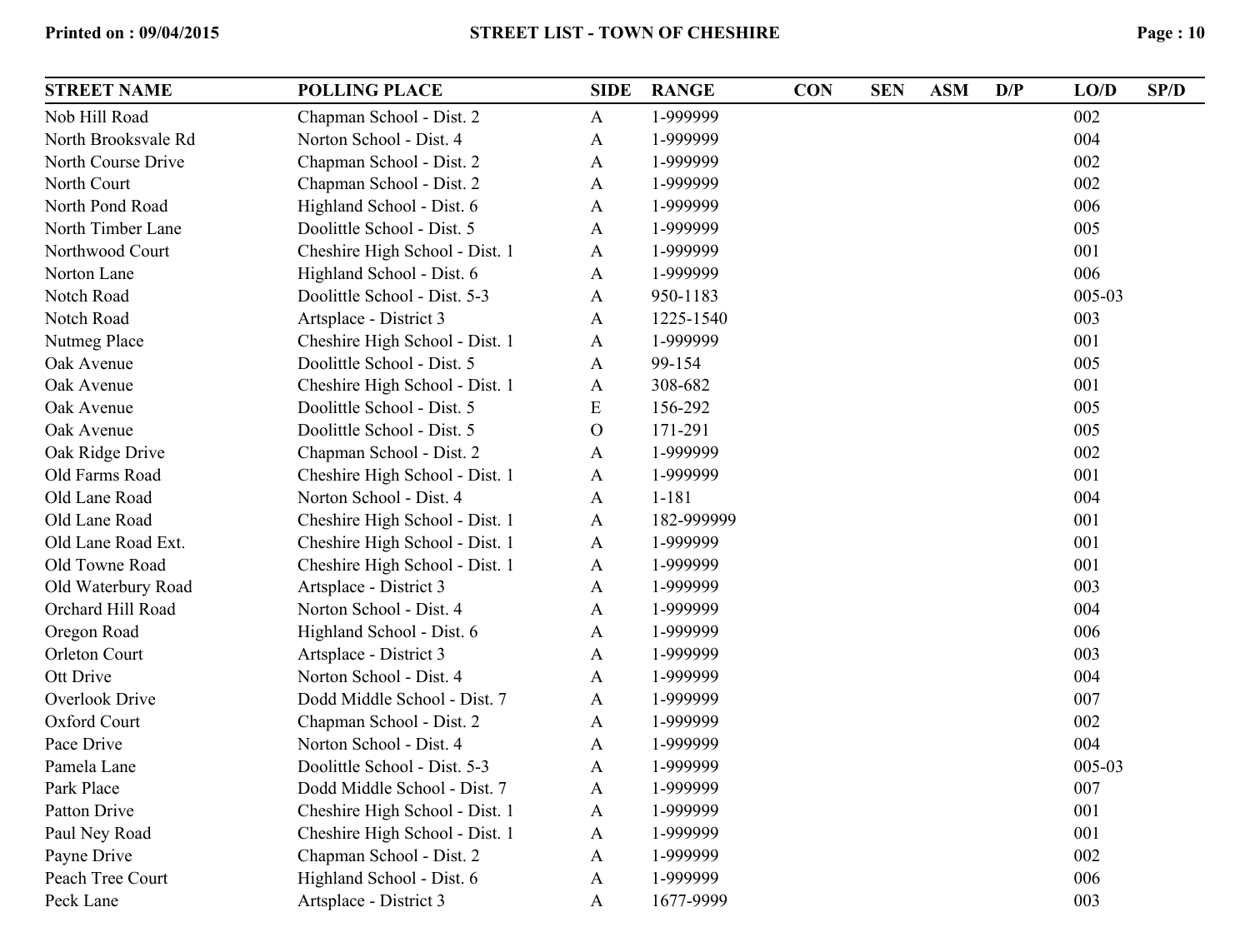| <b>STREET NAME</b>     | <b>POLLING PLACE</b>           | <b>SIDE</b>  | <b>RANGE</b> | <b>CON</b> | <b>SEN</b> | <b>ASM</b> | D/P | LO/D   | SP/D |
|------------------------|--------------------------------|--------------|--------------|------------|------------|------------|-----|--------|------|
| Peck Lane              | Dodd Middle School - Dist. 7   | E            | 10-994       |            |            |            |     | 007    |      |
| Peck Lane              | Artsplace - District 3         | E            | 1018-1318    |            |            |            |     | 003    |      |
| Peck Lane              | Chapman School - Dist. 2       | E            | 1320-1676    |            |            |            |     | 002    |      |
| Peck Lane              | Artsplace - District 3         | $\Omega$     | 11-1675      |            |            |            |     | 003    |      |
| Pehr Lane              | Artsplace - District 3         | A            | 1-999999     |            |            |            |     | 003    |      |
| Percival Drive         | Artsplace - District 3         | A            | 1-999999     |            |            |            |     | 003    |      |
| Philson Court          | Cheshire High School - Dist. 1 | $\mathbf{A}$ | 1-999999     |            |            |            |     | 001    |      |
| Pine Brook Court       | Cheshire High School - Dist. 1 | $\mathbf{A}$ | 1-999999     |            |            |            |     | 001    |      |
| Pine Terrace           | Cheshire High School - Dist. 1 | $\mathbf{A}$ | 1-999999     |            |            |            |     | 001    |      |
| Plank Road             | Artsplace - District 3         | A            | 1-999999     |            |            |            |     | 003    |      |
| Platt Lane             | Cheshire High School - Dist. 1 | A            | 1-999999     |            |            |            |     | 001    |      |
| <b>Pleasant Drive</b>  | Highland School - Dist. 6      | A            | 1-999999     |            |            |            |     | 006    |      |
| Pondside Place         | Norton School - Dist. 4        | $\mathbf{A}$ | 1-999999     |            |            |            |     | 004    |      |
| Poplar Drive           | Chapman School - Dist. 2       | A            | 1-999999     |            |            |            |     | 002    |      |
| Pound Ridge Road       | Norton School - Dist. 4        | A            | 1-999999     |            |            |            |     | 004    |      |
| <b>Preston Terrace</b> | Cheshire High School - Dist. 1 | $\mathbf{A}$ | 1-999999     |            |            |            |     | 001    |      |
| Primrose Court         | Cheshire High School - Dist. 1 | $\mathbf{A}$ | 1-999999     |            |            |            |     | 001    |      |
| Prinz Court            | Highland School - Dist. 6      | A            | 1-99         |            |            |            |     | 006    |      |
| Promontory Drive       | Artsplace - District 3         | A            | 1-999999     |            |            |            |     | 003    |      |
| Prospect Road          | Doolittle School - Dist. 5-3   | E            | 900-1224     |            |            |            |     | 005-03 |      |
| Prospect Road          | Doolittle School - Dist. 5     | $\Omega$     | 933-1197     |            |            |            |     | 005    |      |
| Putnam Place           | Chapman School - Dist. 2       | A            | 1-999999     |            |            |            |     | 002    |      |
| Quarry Village         | Artsplace - District 3         | $\mathbf{A}$ | 1-999999     |            |            |            |     | 003    |      |
| Quell Court            | Cheshire High School - Dist. 1 | $\mathbf{A}$ | 1-999999     |            |            |            |     | 001    |      |
| Quinnipiac Court       | Chapman School - Dist. 2       | $\mathbf{A}$ | 1-999999     |            |            |            |     | 002    |      |
| Racebrook Court        | Chapman School - Dist. 2       | A            | 1-999999     |            |            |            |     | 002    |      |
| Radmere Road           | Cheshire High School - Dist. 1 | $\mathbf{A}$ | 1-999999     |            |            |            |     | 001    |      |
| Railroad Avenue        | Doolittle School - Dist. 5     | A            | 1-999999     |            |            |            |     | 005    |      |
| Red Oak Place          | Chapman School - Dist. 2       | $\mathbf{A}$ | 1-999999     |            |            |            |     | 002    |      |
| Redstone Drive         | Chapman School - Dist. 2       | $\mathbf{A}$ | 1-999999     |            |            |            |     | 002    |      |
| Redwood Lane           | Highland School - Dist. 6      | $\mathbf{A}$ | 1-999999     |            |            |            |     | 006    |      |
| <b>Regent Court</b>    | Doolittle School - Dist. 5-3   | A            | 1-999999     |            |            |            |     | 005-03 |      |
| Reinhard Road          | Chapman School - Dist. 2       | $\mathbf{A}$ | 1-999999     |            |            |            |     | 002    |      |
| Remus Road             | Norton School - Dist. 4        | A            | 1-999999     |            |            |            |     | 004    |      |
| Renee Court            | Artsplace - District 3         | $\mathbf{A}$ | 1-999999     |            |            |            |     | 003    |      |
| Reservoir Road         | Highland School - Dist. 6      | E            | 2-999998     |            |            |            |     | 006    |      |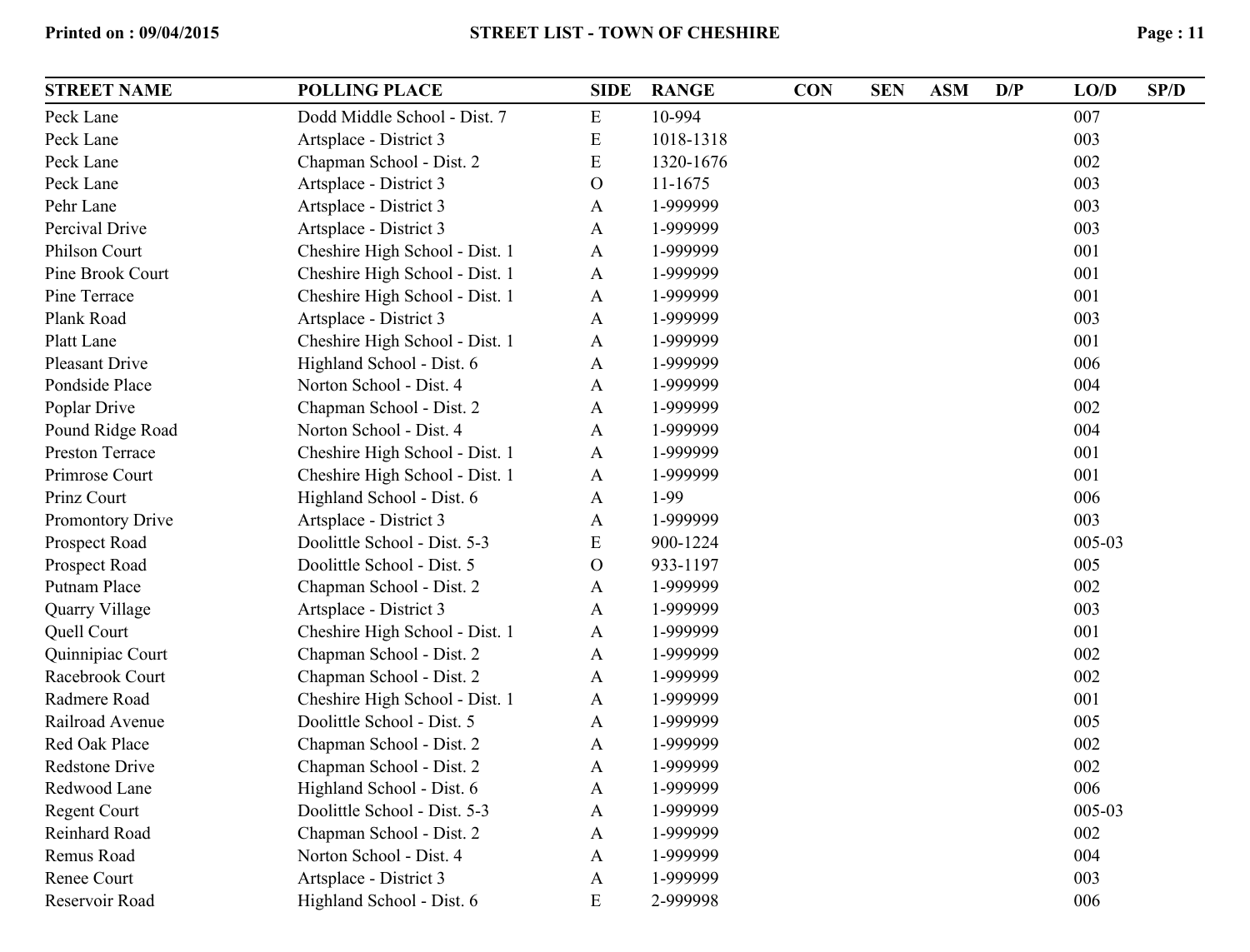| <b>STREET NAME</b>        | <b>POLLING PLACE</b>           | <b>SIDE</b>   | <b>RANGE</b> | <b>CON</b> | <b>SEN</b> | <b>ASM</b> | D/P | LO/D | SP/D |
|---------------------------|--------------------------------|---------------|--------------|------------|------------|------------|-----|------|------|
| Reservoir Road            | Highland School - Dist. 6      | $\mathbf{O}$  | 1-999999     |            |            |            |     | 006  |      |
| Rhey Road                 | Cheshire High School - Dist. 1 | A             | 1-999999     |            |            |            |     | 001  |      |
| Rice Avenue               | Artsplace - District 3         | A             | 1-999999     |            |            |            |     | 003  |      |
| <b>Richard Drive</b>      | Highland School - Dist. 6      | A             | 1-999999     |            |            |            |     | 006  |      |
| Richmond Glen Drive       | Highland School - Dist. 6      | A             | 1-99999      |            |            |            |     | 006  |      |
| <b>Ridgecrest Drive</b>   | Norton School - Dist. 4        | A             | 1-999999     |            |            |            |     | 004  |      |
| <b>Ridgeview Place</b>    | Cheshire High School - Dist. 1 | A             | 1-999999     |            |            |            |     | 001  |      |
| <b>Rising Trail Drive</b> | Norton School - Dist. 4        | A             | $1 - 70$     |            |            |            |     | 004  |      |
| Rita Avenue               | Artsplace - District 3         | A             | 1-999999     |            |            |            |     | 003  |      |
| Riverside Drive           | Chapman School - Dist. 2       | A             | 1-999999     |            |            |            |     | 002  |      |
| <b>Riverview Court</b>    | Highland School - Dist. 6      | A             | 1-999999     |            |            |            |     | 006  |      |
| Roaring Brook Road        | Norton School - Dist. 4        | A             | 1-999999     |            |            |            |     | 004  |      |
| Robin Court               | Dodd Middle School - Dist. 7   | A             | 1-999999     |            |            |            |     | 007  |      |
| Robin Lane                | Dodd Middle School - Dist. 7   | A             | 1-999999     |            |            |            |     | 007  |      |
| <b>Rockview Drive</b>     | Norton School - Dist. 4        | A             | 1-999999     |            |            |            |     | 004  |      |
| Roger Avenue              | Artsplace - District 3         | A             | 1-999999     |            |            |            |     | 003  |      |
| Romulus Road              | Norton School - Dist. 4        | A             | 1-999999     |            |            |            |     | 004  |      |
| Rose Lane                 | Norton School - Dist. 4        | A             | 1-999999     |            |            |            |     | 004  |      |
| Rosemary Lane             | Norton School - Dist. 4        | A             | 1-999999     |            |            |            |     | 004  |      |
| Roslyn Drive              | Norton School - Dist. 4        | A             | 1-999999     |            |            |            |     | 004  |      |
| Round Hill Road           | Chapman School - Dist. 2       | A             | 1-999999     |            |            |            |     | 002  |      |
| Roxbury Court             | Artsplace - District 3         | A             | 1-999999     |            |            |            |     | 003  |      |
| Royalwood Court           | Highland School - Dist. 6      | A             | 1-999999     |            |            |            |     | 006  |      |
| Rumberg Road              | Dodd Middle School - Dist. 7   | A             | 1-999999     |            |            |            |     | 007  |      |
| Rustic Lane               | Doolittle School - Dist. 5     | A             | 1-999999     |            |            |            |     | 005  |      |
| Sable Court               | Chapman School - Dist. 2       | $\mathbf{A}$  | 1-999999     |            |            |            |     | 002  |      |
| Sandbank Road             | Chapman School - Dist. 2       | E             | 2-380        |            |            |            |     | 002  |      |
| Sandbank Road             | Artsplace - District 3         | $\mathcal{O}$ | $1-401$      |            |            |            |     | 003  |      |
| Sandstone Circle          | Chapman School - Dist. 2       | A             | 1-999999     |            |            |            |     | 002  |      |
| Saxon Woods Court         | Chapman School - Dist. 2       | A             | 1-999999     |            |            |            |     | 002  |      |
| Scenic Court              | Chapman School - Dist. 2       | A             | 1-999999     |            |            |            |     | 002  |      |
| Schoolhouse Road          | Chapman School - Dist. 2       | A             | 1-999999     |            |            |            |     | 002  |      |
| <b>Scott Road</b>         | Artsplace - District 3         | A             | 1-999999     |            |            |            |     | 003  |      |
| <b>Shagbark Court</b>     | Cheshire High School - Dist. 1 | A             | 1-999999     |            |            |            |     | 001  |      |
| Sharon Drive              | Norton School - Dist. 4        | $\mathbf{A}$  | 1-999999     |            |            |            |     | 004  |      |
| Sheila Lane               | Cheshire High School - Dist. 1 | $\mathbf{A}$  | 1-999999     |            |            |            |     | 001  |      |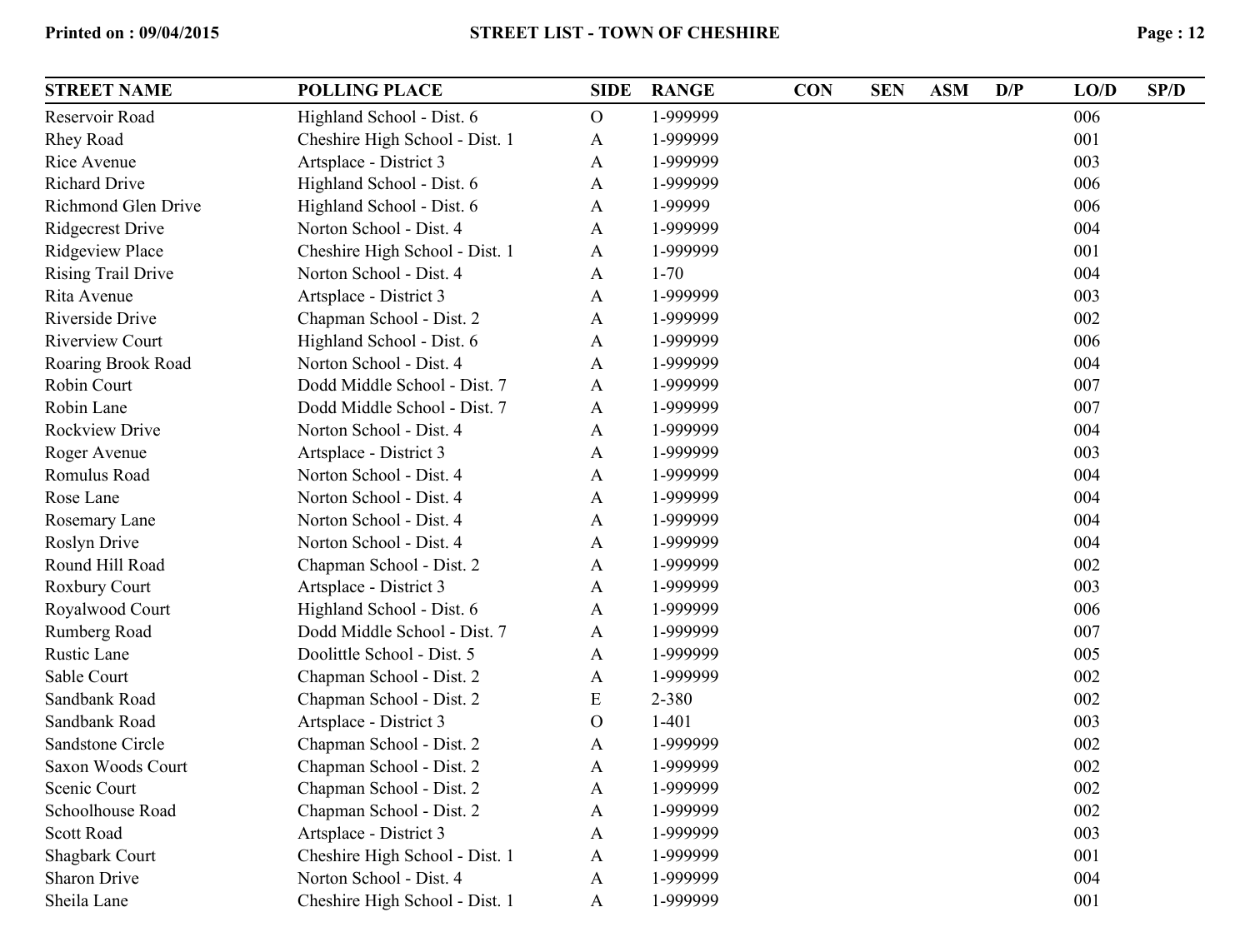| <b>STREET NAME</b>          | <b>POLLING PLACE</b>           | <b>SIDE</b>   | <b>RANGE</b> | <b>CON</b> | <b>SEN</b> | <b>ASM</b> | D/P | LO/D | SP/D |
|-----------------------------|--------------------------------|---------------|--------------|------------|------------|------------|-----|------|------|
| Sheridan Drive              | Dodd Middle School - Dist. 7   | $\mathbf{A}$  | 1-999999     |            |            |            |     | 007  |      |
| Sherwood Lane               | Norton School - Dist. 4        | A             | 1-999999     |            |            |            |     | 004  |      |
| <b>Shipton Court</b>        | Artsplace - District 3         | A             | 1-999999     |            |            |            |     | 003  |      |
| Shire Court                 | Norton School - Dist. 4        | A             | 1-999999     |            |            |            |     | 004  |      |
| Side Hill Road              | Chapman School - Dist. 2       | A             | 1-999999     |            |            |            |     | 002  |      |
| Sindall Road                | Highland School - Dist. 6      | A             | 1-99999      |            |            |            |     | 006  |      |
| Sir Walter Drive            | Cheshire High School - Dist. 1 | A             | 1-999999     |            |            |            |     | 001  |      |
| Sloper Lane                 | Artsplace - District 3         | A             | 1-999999     |            |            |            |     | 003  |      |
| <b>Smith Place</b>          | Highland School - Dist. 6      | A             | 1-999999     |            |            |            |     | 006  |      |
| So Rolling Acres Rd         | Dodd Middle School - Dist. 7   | A             | 1-999999     |            |            |            |     | 007  |      |
| Sorghum Mill Drive          | Cheshire High School - Dist. 1 | A             | 1-999999     |            |            |            |     | 001  |      |
| Sorghum Ridge               | Cheshire High School - Dist. 1 | A             | 1-999999     |            |            |            |     | 001  |      |
| South Brooksvale Rd         | Norton School - Dist. 4        | A             | 1-999999     |            |            |            |     | 004  |      |
| South Main Street           | Cheshire High School - Dist. 1 | A             | 6-688        |            |            |            |     | 001  |      |
| South Main Street           | Norton School - Dist. 4        | A             | 1068-1751    |            |            |            |     | 004  |      |
| South Main Street           | Cheshire High School - Dist. 1 | E             | 714-802      |            |            |            |     | 001  |      |
| South Main Street           | Norton School - Dist. 4        | $\Omega$      | 695-945      |            |            |            |     | 004  |      |
| South Meriden Road          | Highland School - Dist. 6      | A             | $1 - 574$    |            |            |            |     | 006  |      |
| South Meriden Road          | Highland School - Dist. 6      | E             | 576-9998     |            |            |            |     | 006  |      |
| South Meriden Road          | Chapman School - Dist. 2       | $\mathcal{O}$ | 575-9999     |            |            |            |     | 002  |      |
| South Pond Circle           | Norton School - Dist. 4        | A             | 1-999999     |            |            |            |     | 004  |      |
| Southwick Court             | Norton School - Dist. 4        | A             | 1-999999     |            |            |            |     | 004  |      |
| Sperry Road                 | Norton School - Dist. 4        | $\mathbf{A}$  | 1-1182       |            |            |            |     | 004  |      |
| Sperry Road                 | Cheshire High School - Dist. 1 | A             | 1183-9999    |            |            |            |     | 001  |      |
| Split Rock Road             | Chapman School - Dist. 2       | A             | 1-999999     |            |            |            |     | 002  |      |
| <b>Spring Street</b>        | Cheshire High School - Dist. 1 | A             | $1-426$      |            |            |            |     | 001  |      |
| <b>Spring Street</b>        | Doolittle School - Dist. 5     | A             | 427-9999     |            |            |            |     | 005  |      |
| <b>Spruce Street</b>        | Dodd Middle School - Dist. 7   | $\mathbf{A}$  | 1-999999     |            |            |            |     | 007  |      |
| Squire Hill Road            | Chapman School - Dist. 2       | A             | 1-999999     |            |            |            |     | 002  |      |
| <b>St Andrews Place</b>     | Chapman School - Dist. 2       | A             | 1-999999     |            |            |            |     | 002  |      |
| St Joseph Street            | Artsplace - District 3         | A             | 1-999999     |            |            |            |     | 003  |      |
| <b>Stacy Court</b>          | Artsplace - District 3         | A             | 1-999999     |            |            |            |     | 003  |      |
| <b>Sterling Ridge Court</b> | Highland School - Dist. 6      | A             | 1-99999      |            |            |            |     | 006  |      |
| <b>Stonegate Circle</b>     | Cheshire High School - Dist. 1 | $\mathbf{A}$  | 1-9999       |            |            |            |     | 001  |      |
| <b>Stonegate Court</b>      | Cheshire High School - Dist. 1 | $\mathbf{A}$  | 1-9999       |            |            |            |     | 001  |      |
| Stonehenge Place            | Norton School - Dist. 4        | $\mathbf{A}$  | 1-999999     |            |            |            |     | 004  |      |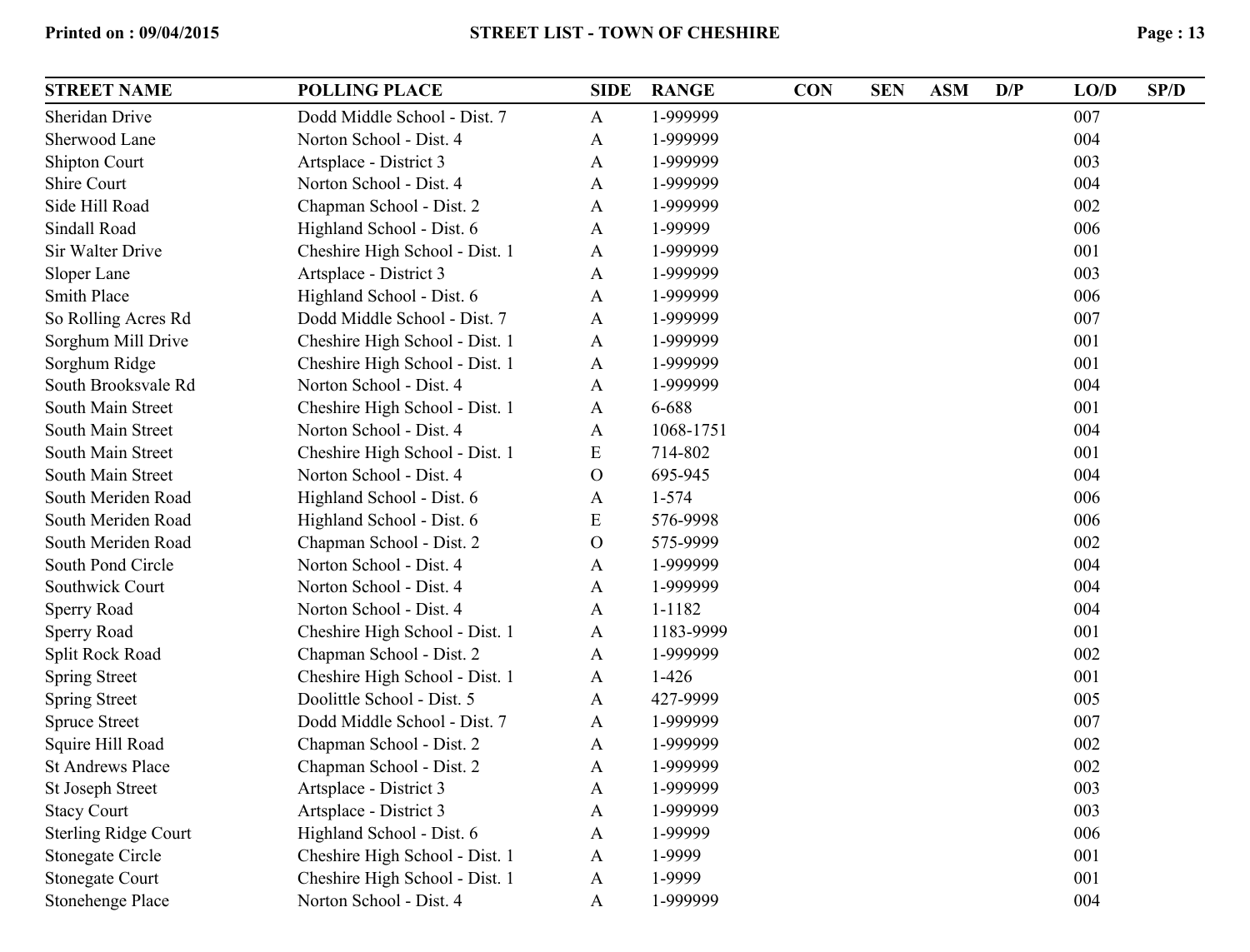| Stony Hill Circle<br>Chapman School - Dist. 2<br>1-999999<br>002<br>$\mathbf{A}$<br>1-999999<br>002<br>Stony Hill Road<br>Chapman School - Dist. 2<br>$\mathbf{A}$<br>001<br><b>Strathmore Drive</b><br>Cheshire High School - Dist. 1<br>1-999999<br>$\mathbf{A}$<br>001<br><b>Stratton Drive</b><br>Cheshire High School - Dist. 1<br>1-999999<br>$\mathbf{A}$<br>001<br><b>Stuart Drive</b><br>Cheshire High School - Dist. 1<br>1-999999<br>A<br>004<br>1-999999<br>Sturbridge Court<br>Norton School - Dist. 4<br>A<br>1-999<br>001<br>Sudol Court<br>Cheshire High School - Dist. 1<br>$\mathbf{A}$<br>006<br>Suffield Court<br>1-999999<br>Highland School - Dist. 6<br>$\mathbf{A}$<br>003<br>Summer Hill Court<br>1-9999<br>Artsplace - District 3<br>A<br>003<br>Summit Road<br>Artsplace - District 3<br>1-999999<br>A<br><b>Sunset Road</b><br>1-999999<br>004<br>Norton School - Dist. 4<br>A<br>001<br><b>Surrey Drive</b><br>Cheshire High School - Dist. 1<br>1-999999<br>A<br>002<br><b>Sutton Place</b><br>Chapman School - Dist. 2<br>1-999999<br>$\mathbf{A}$<br>007<br>Dodd Middle School - Dist. 7<br>1-999999<br>Sycamore Lane<br>A<br>001<br>1-99999<br>Sylvan Lane<br>Cheshire High School - Dist. 1<br>A<br>001<br>Talmadge Road<br>Cheshire High School - Dist. 1<br>1-999999<br>$\mathbf{A}$<br>001<br>1-999999<br>Tamarack Road<br>Cheshire High School - Dist. 1<br>$\mathbf{A}$<br>004<br>Tanglewood Circle<br>1-999999<br>Norton School - Dist. 4<br>A<br>Dodd Middle School - Dist. 7<br>007<br>1-999999<br><b>Taylor Avenue</b><br>A<br>004<br>Ted's Court<br>Norton School - Dist. 4<br>$10-65$<br>A<br>006<br>Terrell Farm Place<br>1-999999<br>Highland School - Dist. 6<br>A<br>Thistle Court<br>001<br>Cheshire High School - Dist. 1<br>1-999999<br>$\mathbf{A}$<br>001<br>Thorn Hollow Road<br>1-99999<br>Cheshire High School - Dist. 1<br>$\mathbf{A}$<br>005<br>Doolittle School - Dist. 5<br>1-999999<br>Timber Lane<br>A<br><b>Town Center</b><br>001<br>Cheshire High School - Dist. 1<br>1-999999<br>$\mathbf{A}$<br>004<br>Towpath Lane<br>Norton School - Dist. 4<br>1-999999<br>A<br>005<br><b>Tress Road</b><br>Doolittle School - Dist. 5<br>1-999999<br>A<br>006<br><b>Trout Brook Road</b><br>Highland School - Dist. 6<br>1-999999<br>$\mathbf{A}$<br>005-03<br><b>Tucker Road</b><br>Doolittle School - Dist. 5-3<br>$1 - 1224$<br>A<br>003<br><b>Tucker Road</b><br>Artsplace - District 3<br>1262-1262<br>A<br>001<br><b>Tudor Drive</b><br>Cheshire High School - Dist. 1<br>1-999999<br>$\mathbf{A}$<br>002<br><b>Tulip Drive</b><br>Chapman School - Dist. 2<br>1-999999<br>$\mathbf{A}$<br>002<br>Tumblebrook Place<br>Chapman School - Dist. 2<br>1-999999<br>$\mathbf{A}$<br>002<br>Tunxis Place<br>Chapman School - Dist. 2<br>1-999999<br>A<br>002<br><b>Turnberry Court</b><br>Chapman School - Dist. 2<br>1-999999<br>A<br>Cheshire High School - Dist. 1<br>1-999999<br>001<br><b>Tuttle Avenue</b><br>$\mathbf{A}$ | <b>STREET NAME</b> | <b>POLLING PLACE</b> | <b>SIDE</b> | <b>RANGE</b> | <b>CON</b> | <b>SEN</b> | <b>ASM</b> | D/P | LO/D | SP/D |
|-------------------------------------------------------------------------------------------------------------------------------------------------------------------------------------------------------------------------------------------------------------------------------------------------------------------------------------------------------------------------------------------------------------------------------------------------------------------------------------------------------------------------------------------------------------------------------------------------------------------------------------------------------------------------------------------------------------------------------------------------------------------------------------------------------------------------------------------------------------------------------------------------------------------------------------------------------------------------------------------------------------------------------------------------------------------------------------------------------------------------------------------------------------------------------------------------------------------------------------------------------------------------------------------------------------------------------------------------------------------------------------------------------------------------------------------------------------------------------------------------------------------------------------------------------------------------------------------------------------------------------------------------------------------------------------------------------------------------------------------------------------------------------------------------------------------------------------------------------------------------------------------------------------------------------------------------------------------------------------------------------------------------------------------------------------------------------------------------------------------------------------------------------------------------------------------------------------------------------------------------------------------------------------------------------------------------------------------------------------------------------------------------------------------------------------------------------------------------------------------------------------------------------------------------------------------------------------------------------------------------------------------------------------------------------------------------------------------------------------------------------------------------------------------------------------------------------------------------------------------------------------------------------------------------------------------------------------------------------------------|--------------------|----------------------|-------------|--------------|------------|------------|------------|-----|------|------|
|                                                                                                                                                                                                                                                                                                                                                                                                                                                                                                                                                                                                                                                                                                                                                                                                                                                                                                                                                                                                                                                                                                                                                                                                                                                                                                                                                                                                                                                                                                                                                                                                                                                                                                                                                                                                                                                                                                                                                                                                                                                                                                                                                                                                                                                                                                                                                                                                                                                                                                                                                                                                                                                                                                                                                                                                                                                                                                                                                                                           |                    |                      |             |              |            |            |            |     |      |      |
|                                                                                                                                                                                                                                                                                                                                                                                                                                                                                                                                                                                                                                                                                                                                                                                                                                                                                                                                                                                                                                                                                                                                                                                                                                                                                                                                                                                                                                                                                                                                                                                                                                                                                                                                                                                                                                                                                                                                                                                                                                                                                                                                                                                                                                                                                                                                                                                                                                                                                                                                                                                                                                                                                                                                                                                                                                                                                                                                                                                           |                    |                      |             |              |            |            |            |     |      |      |
|                                                                                                                                                                                                                                                                                                                                                                                                                                                                                                                                                                                                                                                                                                                                                                                                                                                                                                                                                                                                                                                                                                                                                                                                                                                                                                                                                                                                                                                                                                                                                                                                                                                                                                                                                                                                                                                                                                                                                                                                                                                                                                                                                                                                                                                                                                                                                                                                                                                                                                                                                                                                                                                                                                                                                                                                                                                                                                                                                                                           |                    |                      |             |              |            |            |            |     |      |      |
|                                                                                                                                                                                                                                                                                                                                                                                                                                                                                                                                                                                                                                                                                                                                                                                                                                                                                                                                                                                                                                                                                                                                                                                                                                                                                                                                                                                                                                                                                                                                                                                                                                                                                                                                                                                                                                                                                                                                                                                                                                                                                                                                                                                                                                                                                                                                                                                                                                                                                                                                                                                                                                                                                                                                                                                                                                                                                                                                                                                           |                    |                      |             |              |            |            |            |     |      |      |
|                                                                                                                                                                                                                                                                                                                                                                                                                                                                                                                                                                                                                                                                                                                                                                                                                                                                                                                                                                                                                                                                                                                                                                                                                                                                                                                                                                                                                                                                                                                                                                                                                                                                                                                                                                                                                                                                                                                                                                                                                                                                                                                                                                                                                                                                                                                                                                                                                                                                                                                                                                                                                                                                                                                                                                                                                                                                                                                                                                                           |                    |                      |             |              |            |            |            |     |      |      |
|                                                                                                                                                                                                                                                                                                                                                                                                                                                                                                                                                                                                                                                                                                                                                                                                                                                                                                                                                                                                                                                                                                                                                                                                                                                                                                                                                                                                                                                                                                                                                                                                                                                                                                                                                                                                                                                                                                                                                                                                                                                                                                                                                                                                                                                                                                                                                                                                                                                                                                                                                                                                                                                                                                                                                                                                                                                                                                                                                                                           |                    |                      |             |              |            |            |            |     |      |      |
|                                                                                                                                                                                                                                                                                                                                                                                                                                                                                                                                                                                                                                                                                                                                                                                                                                                                                                                                                                                                                                                                                                                                                                                                                                                                                                                                                                                                                                                                                                                                                                                                                                                                                                                                                                                                                                                                                                                                                                                                                                                                                                                                                                                                                                                                                                                                                                                                                                                                                                                                                                                                                                                                                                                                                                                                                                                                                                                                                                                           |                    |                      |             |              |            |            |            |     |      |      |
|                                                                                                                                                                                                                                                                                                                                                                                                                                                                                                                                                                                                                                                                                                                                                                                                                                                                                                                                                                                                                                                                                                                                                                                                                                                                                                                                                                                                                                                                                                                                                                                                                                                                                                                                                                                                                                                                                                                                                                                                                                                                                                                                                                                                                                                                                                                                                                                                                                                                                                                                                                                                                                                                                                                                                                                                                                                                                                                                                                                           |                    |                      |             |              |            |            |            |     |      |      |
|                                                                                                                                                                                                                                                                                                                                                                                                                                                                                                                                                                                                                                                                                                                                                                                                                                                                                                                                                                                                                                                                                                                                                                                                                                                                                                                                                                                                                                                                                                                                                                                                                                                                                                                                                                                                                                                                                                                                                                                                                                                                                                                                                                                                                                                                                                                                                                                                                                                                                                                                                                                                                                                                                                                                                                                                                                                                                                                                                                                           |                    |                      |             |              |            |            |            |     |      |      |
|                                                                                                                                                                                                                                                                                                                                                                                                                                                                                                                                                                                                                                                                                                                                                                                                                                                                                                                                                                                                                                                                                                                                                                                                                                                                                                                                                                                                                                                                                                                                                                                                                                                                                                                                                                                                                                                                                                                                                                                                                                                                                                                                                                                                                                                                                                                                                                                                                                                                                                                                                                                                                                                                                                                                                                                                                                                                                                                                                                                           |                    |                      |             |              |            |            |            |     |      |      |
|                                                                                                                                                                                                                                                                                                                                                                                                                                                                                                                                                                                                                                                                                                                                                                                                                                                                                                                                                                                                                                                                                                                                                                                                                                                                                                                                                                                                                                                                                                                                                                                                                                                                                                                                                                                                                                                                                                                                                                                                                                                                                                                                                                                                                                                                                                                                                                                                                                                                                                                                                                                                                                                                                                                                                                                                                                                                                                                                                                                           |                    |                      |             |              |            |            |            |     |      |      |
|                                                                                                                                                                                                                                                                                                                                                                                                                                                                                                                                                                                                                                                                                                                                                                                                                                                                                                                                                                                                                                                                                                                                                                                                                                                                                                                                                                                                                                                                                                                                                                                                                                                                                                                                                                                                                                                                                                                                                                                                                                                                                                                                                                                                                                                                                                                                                                                                                                                                                                                                                                                                                                                                                                                                                                                                                                                                                                                                                                                           |                    |                      |             |              |            |            |            |     |      |      |
|                                                                                                                                                                                                                                                                                                                                                                                                                                                                                                                                                                                                                                                                                                                                                                                                                                                                                                                                                                                                                                                                                                                                                                                                                                                                                                                                                                                                                                                                                                                                                                                                                                                                                                                                                                                                                                                                                                                                                                                                                                                                                                                                                                                                                                                                                                                                                                                                                                                                                                                                                                                                                                                                                                                                                                                                                                                                                                                                                                                           |                    |                      |             |              |            |            |            |     |      |      |
|                                                                                                                                                                                                                                                                                                                                                                                                                                                                                                                                                                                                                                                                                                                                                                                                                                                                                                                                                                                                                                                                                                                                                                                                                                                                                                                                                                                                                                                                                                                                                                                                                                                                                                                                                                                                                                                                                                                                                                                                                                                                                                                                                                                                                                                                                                                                                                                                                                                                                                                                                                                                                                                                                                                                                                                                                                                                                                                                                                                           |                    |                      |             |              |            |            |            |     |      |      |
|                                                                                                                                                                                                                                                                                                                                                                                                                                                                                                                                                                                                                                                                                                                                                                                                                                                                                                                                                                                                                                                                                                                                                                                                                                                                                                                                                                                                                                                                                                                                                                                                                                                                                                                                                                                                                                                                                                                                                                                                                                                                                                                                                                                                                                                                                                                                                                                                                                                                                                                                                                                                                                                                                                                                                                                                                                                                                                                                                                                           |                    |                      |             |              |            |            |            |     |      |      |
|                                                                                                                                                                                                                                                                                                                                                                                                                                                                                                                                                                                                                                                                                                                                                                                                                                                                                                                                                                                                                                                                                                                                                                                                                                                                                                                                                                                                                                                                                                                                                                                                                                                                                                                                                                                                                                                                                                                                                                                                                                                                                                                                                                                                                                                                                                                                                                                                                                                                                                                                                                                                                                                                                                                                                                                                                                                                                                                                                                                           |                    |                      |             |              |            |            |            |     |      |      |
|                                                                                                                                                                                                                                                                                                                                                                                                                                                                                                                                                                                                                                                                                                                                                                                                                                                                                                                                                                                                                                                                                                                                                                                                                                                                                                                                                                                                                                                                                                                                                                                                                                                                                                                                                                                                                                                                                                                                                                                                                                                                                                                                                                                                                                                                                                                                                                                                                                                                                                                                                                                                                                                                                                                                                                                                                                                                                                                                                                                           |                    |                      |             |              |            |            |            |     |      |      |
|                                                                                                                                                                                                                                                                                                                                                                                                                                                                                                                                                                                                                                                                                                                                                                                                                                                                                                                                                                                                                                                                                                                                                                                                                                                                                                                                                                                                                                                                                                                                                                                                                                                                                                                                                                                                                                                                                                                                                                                                                                                                                                                                                                                                                                                                                                                                                                                                                                                                                                                                                                                                                                                                                                                                                                                                                                                                                                                                                                                           |                    |                      |             |              |            |            |            |     |      |      |
|                                                                                                                                                                                                                                                                                                                                                                                                                                                                                                                                                                                                                                                                                                                                                                                                                                                                                                                                                                                                                                                                                                                                                                                                                                                                                                                                                                                                                                                                                                                                                                                                                                                                                                                                                                                                                                                                                                                                                                                                                                                                                                                                                                                                                                                                                                                                                                                                                                                                                                                                                                                                                                                                                                                                                                                                                                                                                                                                                                                           |                    |                      |             |              |            |            |            |     |      |      |
|                                                                                                                                                                                                                                                                                                                                                                                                                                                                                                                                                                                                                                                                                                                                                                                                                                                                                                                                                                                                                                                                                                                                                                                                                                                                                                                                                                                                                                                                                                                                                                                                                                                                                                                                                                                                                                                                                                                                                                                                                                                                                                                                                                                                                                                                                                                                                                                                                                                                                                                                                                                                                                                                                                                                                                                                                                                                                                                                                                                           |                    |                      |             |              |            |            |            |     |      |      |
|                                                                                                                                                                                                                                                                                                                                                                                                                                                                                                                                                                                                                                                                                                                                                                                                                                                                                                                                                                                                                                                                                                                                                                                                                                                                                                                                                                                                                                                                                                                                                                                                                                                                                                                                                                                                                                                                                                                                                                                                                                                                                                                                                                                                                                                                                                                                                                                                                                                                                                                                                                                                                                                                                                                                                                                                                                                                                                                                                                                           |                    |                      |             |              |            |            |            |     |      |      |
|                                                                                                                                                                                                                                                                                                                                                                                                                                                                                                                                                                                                                                                                                                                                                                                                                                                                                                                                                                                                                                                                                                                                                                                                                                                                                                                                                                                                                                                                                                                                                                                                                                                                                                                                                                                                                                                                                                                                                                                                                                                                                                                                                                                                                                                                                                                                                                                                                                                                                                                                                                                                                                                                                                                                                                                                                                                                                                                                                                                           |                    |                      |             |              |            |            |            |     |      |      |
|                                                                                                                                                                                                                                                                                                                                                                                                                                                                                                                                                                                                                                                                                                                                                                                                                                                                                                                                                                                                                                                                                                                                                                                                                                                                                                                                                                                                                                                                                                                                                                                                                                                                                                                                                                                                                                                                                                                                                                                                                                                                                                                                                                                                                                                                                                                                                                                                                                                                                                                                                                                                                                                                                                                                                                                                                                                                                                                                                                                           |                    |                      |             |              |            |            |            |     |      |      |
|                                                                                                                                                                                                                                                                                                                                                                                                                                                                                                                                                                                                                                                                                                                                                                                                                                                                                                                                                                                                                                                                                                                                                                                                                                                                                                                                                                                                                                                                                                                                                                                                                                                                                                                                                                                                                                                                                                                                                                                                                                                                                                                                                                                                                                                                                                                                                                                                                                                                                                                                                                                                                                                                                                                                                                                                                                                                                                                                                                                           |                    |                      |             |              |            |            |            |     |      |      |
|                                                                                                                                                                                                                                                                                                                                                                                                                                                                                                                                                                                                                                                                                                                                                                                                                                                                                                                                                                                                                                                                                                                                                                                                                                                                                                                                                                                                                                                                                                                                                                                                                                                                                                                                                                                                                                                                                                                                                                                                                                                                                                                                                                                                                                                                                                                                                                                                                                                                                                                                                                                                                                                                                                                                                                                                                                                                                                                                                                                           |                    |                      |             |              |            |            |            |     |      |      |
|                                                                                                                                                                                                                                                                                                                                                                                                                                                                                                                                                                                                                                                                                                                                                                                                                                                                                                                                                                                                                                                                                                                                                                                                                                                                                                                                                                                                                                                                                                                                                                                                                                                                                                                                                                                                                                                                                                                                                                                                                                                                                                                                                                                                                                                                                                                                                                                                                                                                                                                                                                                                                                                                                                                                                                                                                                                                                                                                                                                           |                    |                      |             |              |            |            |            |     |      |      |
|                                                                                                                                                                                                                                                                                                                                                                                                                                                                                                                                                                                                                                                                                                                                                                                                                                                                                                                                                                                                                                                                                                                                                                                                                                                                                                                                                                                                                                                                                                                                                                                                                                                                                                                                                                                                                                                                                                                                                                                                                                                                                                                                                                                                                                                                                                                                                                                                                                                                                                                                                                                                                                                                                                                                                                                                                                                                                                                                                                                           |                    |                      |             |              |            |            |            |     |      |      |
|                                                                                                                                                                                                                                                                                                                                                                                                                                                                                                                                                                                                                                                                                                                                                                                                                                                                                                                                                                                                                                                                                                                                                                                                                                                                                                                                                                                                                                                                                                                                                                                                                                                                                                                                                                                                                                                                                                                                                                                                                                                                                                                                                                                                                                                                                                                                                                                                                                                                                                                                                                                                                                                                                                                                                                                                                                                                                                                                                                                           |                    |                      |             |              |            |            |            |     |      |      |
|                                                                                                                                                                                                                                                                                                                                                                                                                                                                                                                                                                                                                                                                                                                                                                                                                                                                                                                                                                                                                                                                                                                                                                                                                                                                                                                                                                                                                                                                                                                                                                                                                                                                                                                                                                                                                                                                                                                                                                                                                                                                                                                                                                                                                                                                                                                                                                                                                                                                                                                                                                                                                                                                                                                                                                                                                                                                                                                                                                                           |                    |                      |             |              |            |            |            |     |      |      |
|                                                                                                                                                                                                                                                                                                                                                                                                                                                                                                                                                                                                                                                                                                                                                                                                                                                                                                                                                                                                                                                                                                                                                                                                                                                                                                                                                                                                                                                                                                                                                                                                                                                                                                                                                                                                                                                                                                                                                                                                                                                                                                                                                                                                                                                                                                                                                                                                                                                                                                                                                                                                                                                                                                                                                                                                                                                                                                                                                                                           |                    |                      |             |              |            |            |            |     |      |      |
|                                                                                                                                                                                                                                                                                                                                                                                                                                                                                                                                                                                                                                                                                                                                                                                                                                                                                                                                                                                                                                                                                                                                                                                                                                                                                                                                                                                                                                                                                                                                                                                                                                                                                                                                                                                                                                                                                                                                                                                                                                                                                                                                                                                                                                                                                                                                                                                                                                                                                                                                                                                                                                                                                                                                                                                                                                                                                                                                                                                           |                    |                      |             |              |            |            |            |     |      |      |
|                                                                                                                                                                                                                                                                                                                                                                                                                                                                                                                                                                                                                                                                                                                                                                                                                                                                                                                                                                                                                                                                                                                                                                                                                                                                                                                                                                                                                                                                                                                                                                                                                                                                                                                                                                                                                                                                                                                                                                                                                                                                                                                                                                                                                                                                                                                                                                                                                                                                                                                                                                                                                                                                                                                                                                                                                                                                                                                                                                                           |                    |                      |             |              |            |            |            |     |      |      |
|                                                                                                                                                                                                                                                                                                                                                                                                                                                                                                                                                                                                                                                                                                                                                                                                                                                                                                                                                                                                                                                                                                                                                                                                                                                                                                                                                                                                                                                                                                                                                                                                                                                                                                                                                                                                                                                                                                                                                                                                                                                                                                                                                                                                                                                                                                                                                                                                                                                                                                                                                                                                                                                                                                                                                                                                                                                                                                                                                                                           |                    |                      |             |              |            |            |            |     |      |      |
|                                                                                                                                                                                                                                                                                                                                                                                                                                                                                                                                                                                                                                                                                                                                                                                                                                                                                                                                                                                                                                                                                                                                                                                                                                                                                                                                                                                                                                                                                                                                                                                                                                                                                                                                                                                                                                                                                                                                                                                                                                                                                                                                                                                                                                                                                                                                                                                                                                                                                                                                                                                                                                                                                                                                                                                                                                                                                                                                                                                           |                    |                      |             |              |            |            |            |     |      |      |
|                                                                                                                                                                                                                                                                                                                                                                                                                                                                                                                                                                                                                                                                                                                                                                                                                                                                                                                                                                                                                                                                                                                                                                                                                                                                                                                                                                                                                                                                                                                                                                                                                                                                                                                                                                                                                                                                                                                                                                                                                                                                                                                                                                                                                                                                                                                                                                                                                                                                                                                                                                                                                                                                                                                                                                                                                                                                                                                                                                                           |                    |                      |             |              |            |            |            |     |      |      |
|                                                                                                                                                                                                                                                                                                                                                                                                                                                                                                                                                                                                                                                                                                                                                                                                                                                                                                                                                                                                                                                                                                                                                                                                                                                                                                                                                                                                                                                                                                                                                                                                                                                                                                                                                                                                                                                                                                                                                                                                                                                                                                                                                                                                                                                                                                                                                                                                                                                                                                                                                                                                                                                                                                                                                                                                                                                                                                                                                                                           |                    |                      |             |              |            |            |            |     |      |      |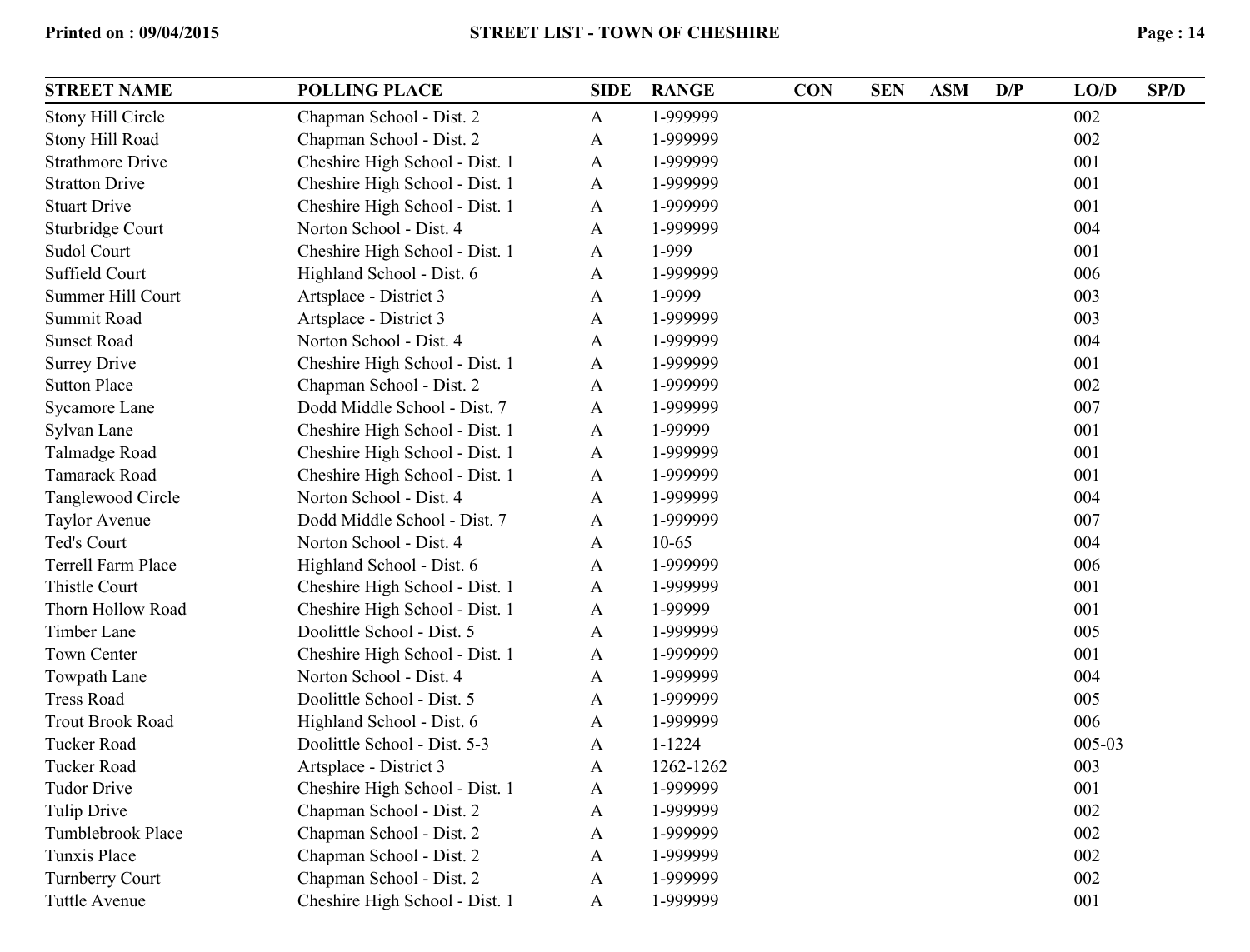| <b>STREET NAME</b>      | <b>POLLING PLACE</b>           | <b>SIDE</b>  | <b>RANGE</b> | <b>CON</b> | <b>SEN</b> | <b>ASM</b> | D/P | LO/D   | SP/D |
|-------------------------|--------------------------------|--------------|--------------|------------|------------|------------|-----|--------|------|
| <b>Upson Place</b>      | Artsplace - District 3         | A            | 1-999999     |            |            |            |     | 003    |      |
| Valley Road             | Dodd Middle School - Dist. 7   | A            | 1-999999     |            |            |            |     | 007    |      |
| Vanessa Court           | Artsplace - District 3         | A            | 1-999999     |            |            |            |     | 003    |      |
| Verbena Court           | Norton School - Dist. 4        | A            | 1-999999     |            |            |            |     | 004    |      |
| Victoria Drive          | Chapman School - Dist. 2       | A            | 1-99999      |            |            |            |     | 002    |      |
| Village Drive           | Cheshire High School - Dist. 1 | A            | 1-999999     |            |            |            |     | 001    |      |
| Vista Terrace           | Chapman School - Dist. 2       | A            | 1-999999     |            |            |            |     | 002    |      |
| Wadsworth Lane          | Cheshire High School - Dist. 1 | A            | 1-99999      |            |            |            |     | 001    |      |
| Wallingford Road        | Cheshire High School - Dist. 1 | A            | 1-999999     |            |            |            |     | 001    |      |
| <b>Walnut Street</b>    | Cheshire High School - Dist. 1 | A            | 1-999999     |            |            |            |     | 001    |      |
| Ward Lane               | Norton School - Dist. 4        | A            | 1-999999     |            |            |            |     | 004    |      |
| Warmingham Court        | Artsplace - District 3         | A            | 1-999999     |            |            |            |     | 003    |      |
| Warren Street           | Cheshire High School - Dist. 1 | E            | 2-9998       |            |            |            |     | 001    |      |
| <b>Warren Street</b>    | Doolittle School - Dist. 5     | $\mathbf{O}$ | 1-9999       |            |            |            |     | 005    |      |
| Watch Hill Road         | Cheshire High School - Dist. 1 | A            | 1-999999     |            |            |            |     | 001    |      |
| Waterbury Road          | Artsplace - District 3         | A            | 1183-2294    |            |            |            |     | 003    |      |
| Waterbury Road          | Artsplace - District 3         | E            | 904-1148     |            |            |            |     | 003    |      |
| Waterbury Road          | Doolittle School - Dist. 5-3   | $\mathbf{O}$ | 909-1149     |            |            |            |     | 005-03 |      |
| <b>Waverly Street</b>   | Dodd Middle School - Dist. 7   | A            | 1-999999     |            |            |            |     | 007    |      |
| Weatherside Road        | Cheshire High School - Dist. 1 | A            | 1-999999     |            |            |            |     | 001    |      |
| West Johnson Avenue     | Chapman School - Dist. 2       | A            | $1 - 500$    |            |            |            |     | 002    |      |
| West Johnson Avenue     | Artsplace - District 3         | A            | 524-9999     |            |            |            |     | 003    |      |
| West Main Street        | Dodd Middle School - Dist. 7   | E            | 208-718      |            |            |            |     | 007    |      |
| West Main Street        | Artsplace - District 3         | E            | 756-900      |            |            |            |     | 003    |      |
| West Main Street        | Cheshire High School - Dist. 1 | $\mathbf O$  | 233-423      |            |            |            |     | 001    |      |
| West Main Street        | Doolittle School - Dist. 5     | $\mathbf{O}$ | 425-831      |            |            |            |     | 005    |      |
| West Ridge Court        | Artsplace - District 3         | A            | $0 - 100$    |            |            |            |     | 003    |      |
| Westin Court            | Artsplace - District 3         | A            | 1-999999     |            |            |            |     | 003    |      |
| <b>Westland Avenue</b>  | Cheshire High School - Dist. 1 | A            | 1-999999     |            |            |            |     | 001    |      |
| Westmore Road           | Dodd Middle School - Dist. 7   | A            | 1-999999     |            |            |            |     | 007    |      |
| Westside Road           | Artsplace - District 3         | A            | 1-999999     |            |            |            |     | 003    |      |
| <b>Wexford Place</b>    | Chapman School - Dist. 2       | A            | 1-999999     |            |            |            |     | 002    |      |
| Whispering Hollow Court | Norton School - Dist. 4        | A            | 1-999999     |            |            |            |     | 004    |      |
| Wiese Road              | Highland School - Dist. 6      | E            | 2-999998     |            |            |            |     | 006    |      |
| Wiese Road              | Highland School - Dist. 6      | $\mathbf O$  | 1-999999     |            |            |            |     | 006    |      |
| Wild Flower Place       | Cheshire High School - Dist. 1 | A            | 1-999999     |            |            |            |     | 001    |      |